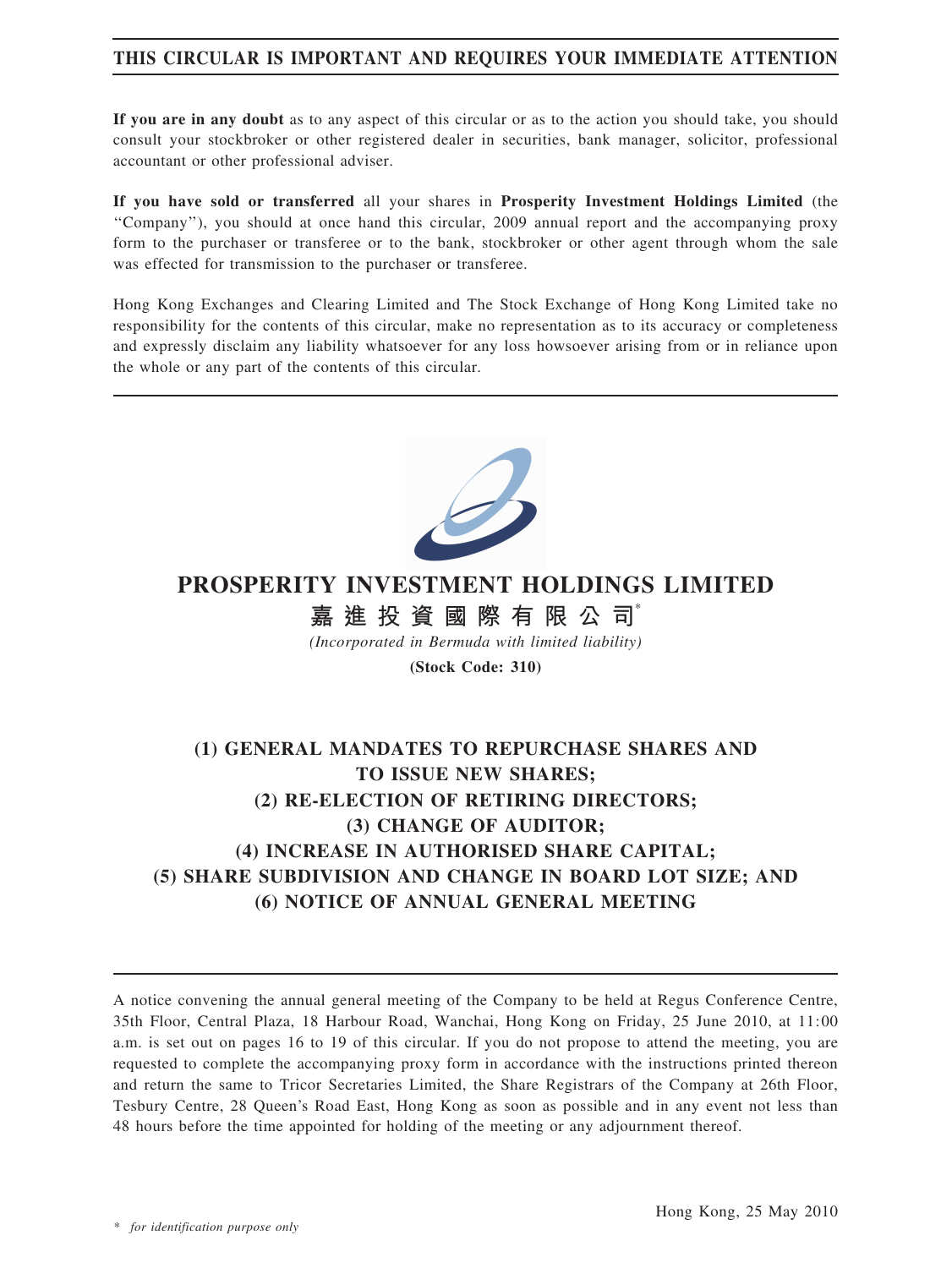### Page

| APPENDIX – DETAILS OF RETIRING DIRECTORS PROPOSED FOR RE-ELECTION 13 |  |
|----------------------------------------------------------------------|--|
|                                                                      |  |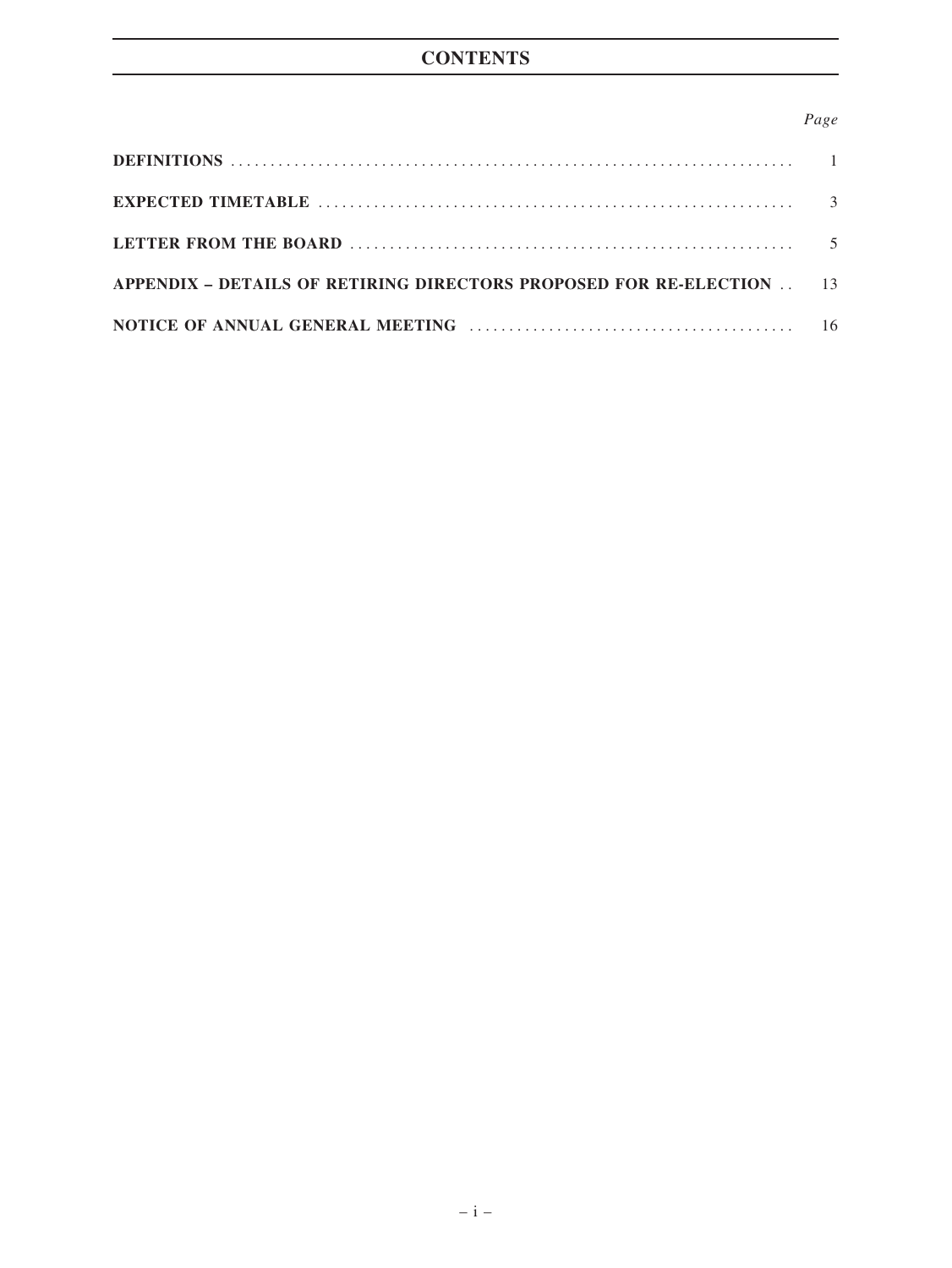# DEFINITIONS

In this circular, the following expressions have the following meanings unless the context requires otherwise:

| "Annual General Meeting"  | the annual general meeting of the Company to be held at Regus<br>Conference Centre, 35th Floor, Central Plaza, 18 Harbour Road,<br>Wanchai, Hong Kong on Friday, 25 June 2010 at 11:00 a.m.<br>notice of which is set out on pages 16 to 19 of this circular, or<br>any adjournment thereof |
|---------------------------|---------------------------------------------------------------------------------------------------------------------------------------------------------------------------------------------------------------------------------------------------------------------------------------------|
| "Board"                   | the board of Directors                                                                                                                                                                                                                                                                      |
| "Board Lot Change"        | the change of the board lot size for trading in the shares of the<br>Company from 20,000 Shares to 5,000 Subdivided Shares upon<br>the Share Subdivision becoming effective                                                                                                                 |
| "Bye-laws"                | the existing Bye-laws of the Company                                                                                                                                                                                                                                                        |
| "Capital Increase"        | the proposed increase in authorised share capital of the Company<br>from HK\$30,000,000 divided into 300,000,000 Shares to<br>HK\$100,000,000 divided into 1,000,000,000 Shares or if the<br>Share Subdivision becomes effective, 4,000,000,000 Subdivided<br><b>Shares</b>                 |
| "CCASS"                   | the Central Clearing and Settlement System established and<br>operated by HKSCC                                                                                                                                                                                                             |
| "Companies Act"           | the Companies Act 1981 of the laws of Bermuda                                                                                                                                                                                                                                               |
| "Company"                 | Prosperity Investment Holdings Limited, a company incorporated<br>in Bermuda with limited liability, with its Shares listed on the<br><b>Stock Exchange</b>                                                                                                                                 |
| "Director(s)"             | the director(s) of the Company                                                                                                                                                                                                                                                              |
| "Group"                   | the Company and its subsidiaries                                                                                                                                                                                                                                                            |
| "HKSCC"                   | Hong Kong Securities Clearing Company Limited                                                                                                                                                                                                                                               |
| "Hong Kong"               | Hong Kong Special Administrative Region of the People's<br>Republic of China                                                                                                                                                                                                                |
| "Latest Practicable Date" | 20 May 2010, being the latest practicable date prior to the<br>printing of this circular                                                                                                                                                                                                    |
| "Listing Rules"           | the Rules Governing the Listing of Securities on the Stock<br>Exchange                                                                                                                                                                                                                      |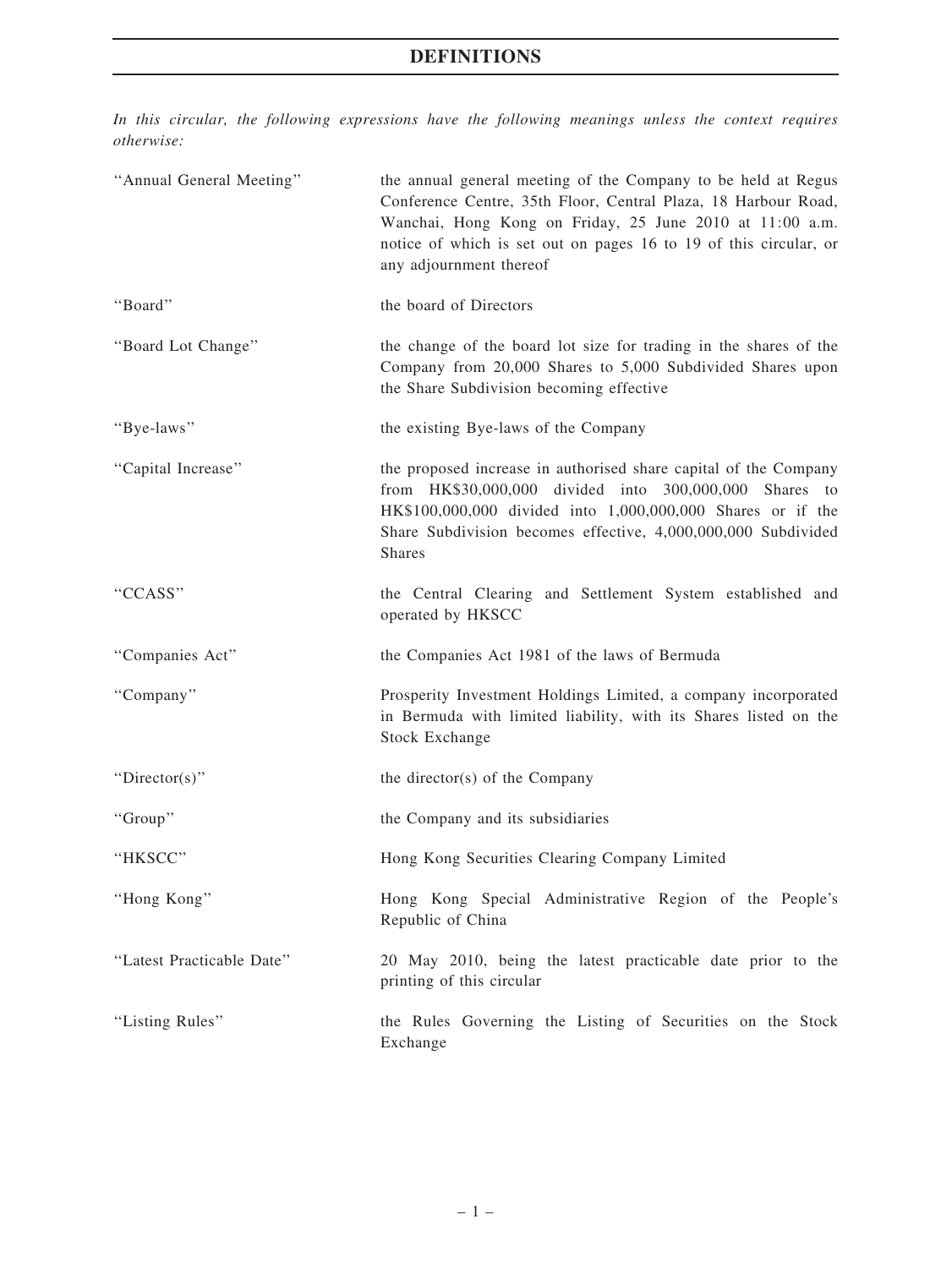# DEFINITIONS

| "Repurchase Proposal"    | the proposal to grant a general mandate to the Directors to<br>exercise the powers of the Company to repurchase during the<br>period as set out in the Repurchase Resolution Shares up to a<br>maximum of 10% of the issued share capital of the Company as<br>at the date of the Repurchase Resolution |
|--------------------------|---------------------------------------------------------------------------------------------------------------------------------------------------------------------------------------------------------------------------------------------------------------------------------------------------------|
| "Repurchase Resolution"  | the proposed ordinary resolution as referred to in resolution<br>no.4A of the notice of the Annual General Meeting                                                                                                                                                                                      |
| "Share $(s)$ "           | share(s) of $HK$0.10$ each in the share capital of the Company                                                                                                                                                                                                                                          |
| "Shareholder(s)"         | $holder(s)$ of $Share(s)$                                                                                                                                                                                                                                                                               |
| "Share Repurchase Rules" | the relevant rules set out in the Listing Rules to regulate the<br>repurchase by companies with primary listing on the Stock<br>Exchange of their own securities on the Stock Exchange                                                                                                                  |
| "Share Subdivision"      | the proposed subdivision of every Share (both issued and<br>unissued) of par value HK\$0.10 each into 4 Subdivided Shares of<br>par value HK\$0.025 each                                                                                                                                                |
| "Stock Exchange"         | The Stock Exchange of Hong Kong Limited                                                                                                                                                                                                                                                                 |
| "Subdivided Share(s)"    | new ordinary share(s) of HK\$0.025 each in the share capital of<br>the Company following the Share Subdivision becoming effective                                                                                                                                                                       |
| "Takeovers Code"         | The Code on Takeovers and Mergers and Share Repurchases                                                                                                                                                                                                                                                 |
| "HK\$"                   | Hong Kong dollars, the lawful currency of Hong Kong                                                                                                                                                                                                                                                     |
| $``\%"$                  | per cent                                                                                                                                                                                                                                                                                                |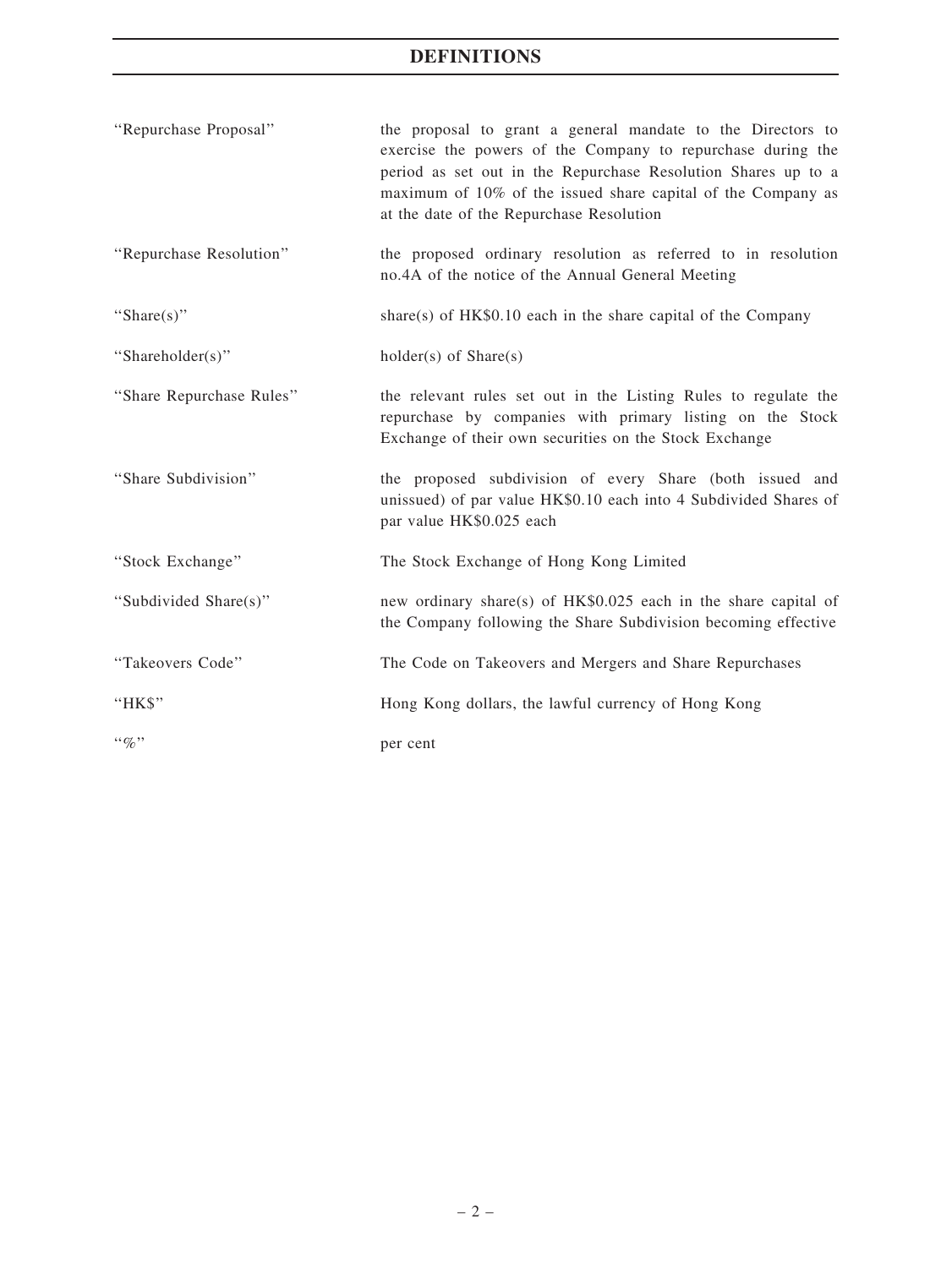## EXPECTED TIMETABLE

The expected timetable for the implementation of the Share Subdivision and the Board Lot change, as well as the arrangement relating to share certificates upon the Share Subdivision becoming effective

| 2010                                                                                                                                                                                                         |
|--------------------------------------------------------------------------------------------------------------------------------------------------------------------------------------------------------------|
| Despatch of the circular regarding, among other things,                                                                                                                                                      |
| Latest time for lodging proxy forms for the                                                                                                                                                                  |
| Date and time of the Annual General Meeting 11:00 a.m., Friday, 25 June                                                                                                                                      |
| Date of the publication of the results of the Annual General Meeting  Friday, 25 June                                                                                                                        |
| The following events are conditional on the fulfillment of the conditions for the implementation of<br>the Share Subdivision.                                                                                |
|                                                                                                                                                                                                              |
|                                                                                                                                                                                                              |
| Original counter for trading in board lots of 20,000 Shares                                                                                                                                                  |
| Temporary counter for trading in Subdivided Shares<br>in board lots of 80,000 Subdivided Shares<br>(in the form of certificates of existing Shares                                                           |
| First day of free exchange of Existing Share Certificates<br>for new certificates for the Subdivided Shares                                                                                                  |
| Original counter for trading in Subdivided Shares<br>in board lots of 5,000 Subdivided Shares<br>(in the form of New Share Certificates) reopens 9:30 a.m., Tuesday, 13 July                                 |
| Parallel trading in the Subdivided Shares<br>(in the form of New Share Certificates and the                                                                                                                  |
| Temporary counter for trading in Subdivided Shares<br>in board lots of 80,000 Subdivided Shares<br>(in the form of Existing Share Certificates) closes $\dots \dots \dots \dots$ 4:00 p.m., Monday, 2 August |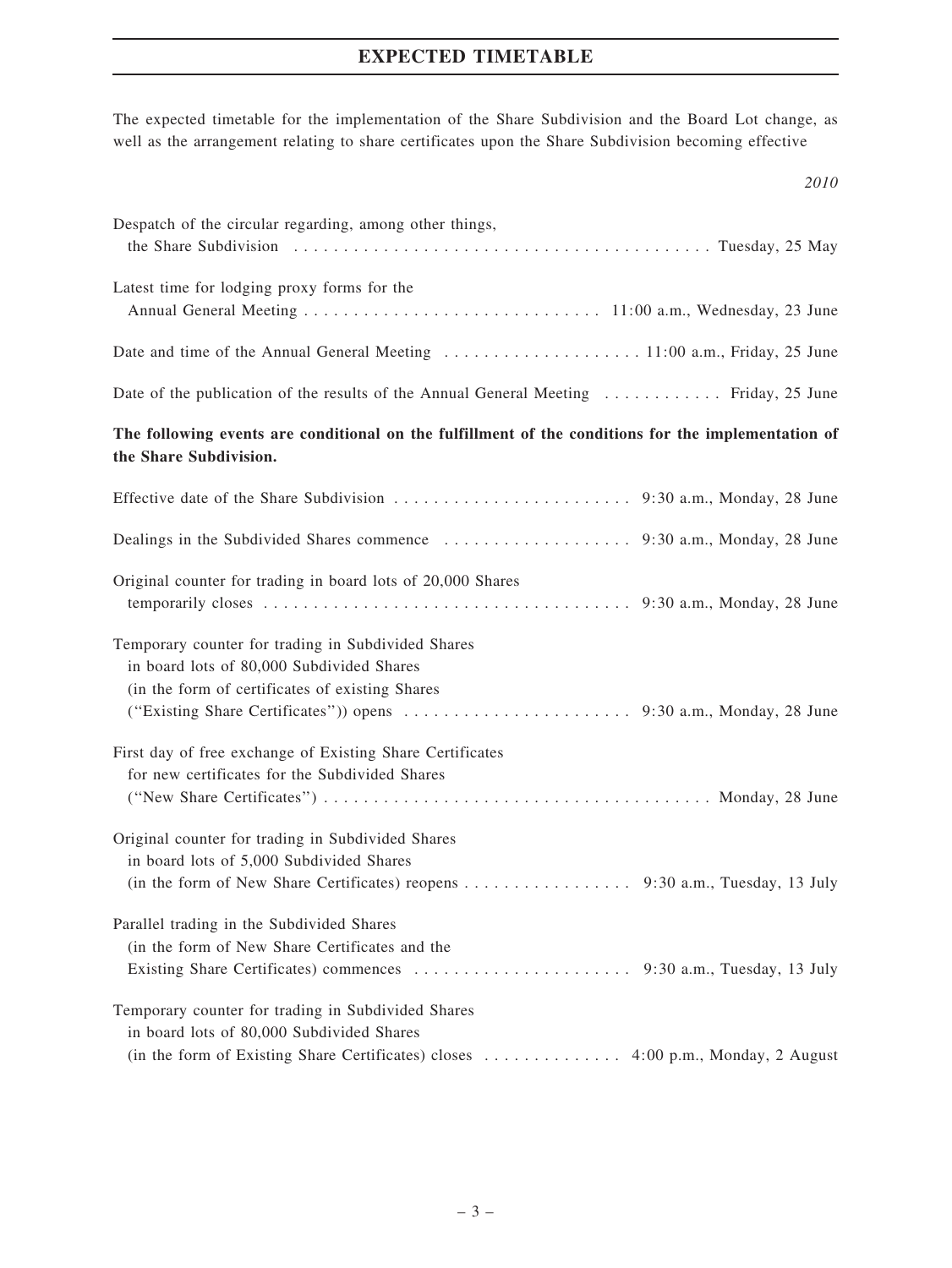## EXPECTED TIMETABLE

#### 2010

Parallel trading ends . . . . . . . . . . . . . . . . . . . . . . . . . . . . . . . . . . . . 4:00 p.m., Monday, 2 August

Free exchange of Existing Share Certificates for the

New Share Certificates ends . . . . . . . . . . . . . . . . . . . . . . . . . . . 4:00 p.m., Wednesday, 4 August

Note: The above expected timetable is for indication only. All times and dates refer to Hong Kong local times and dates.

Further announcement will be made by the Company for changes, if any, in the expected timetable for implementation of the Share Subdivision, the Board Lot Change and the associated trading arrangements as aforesaid.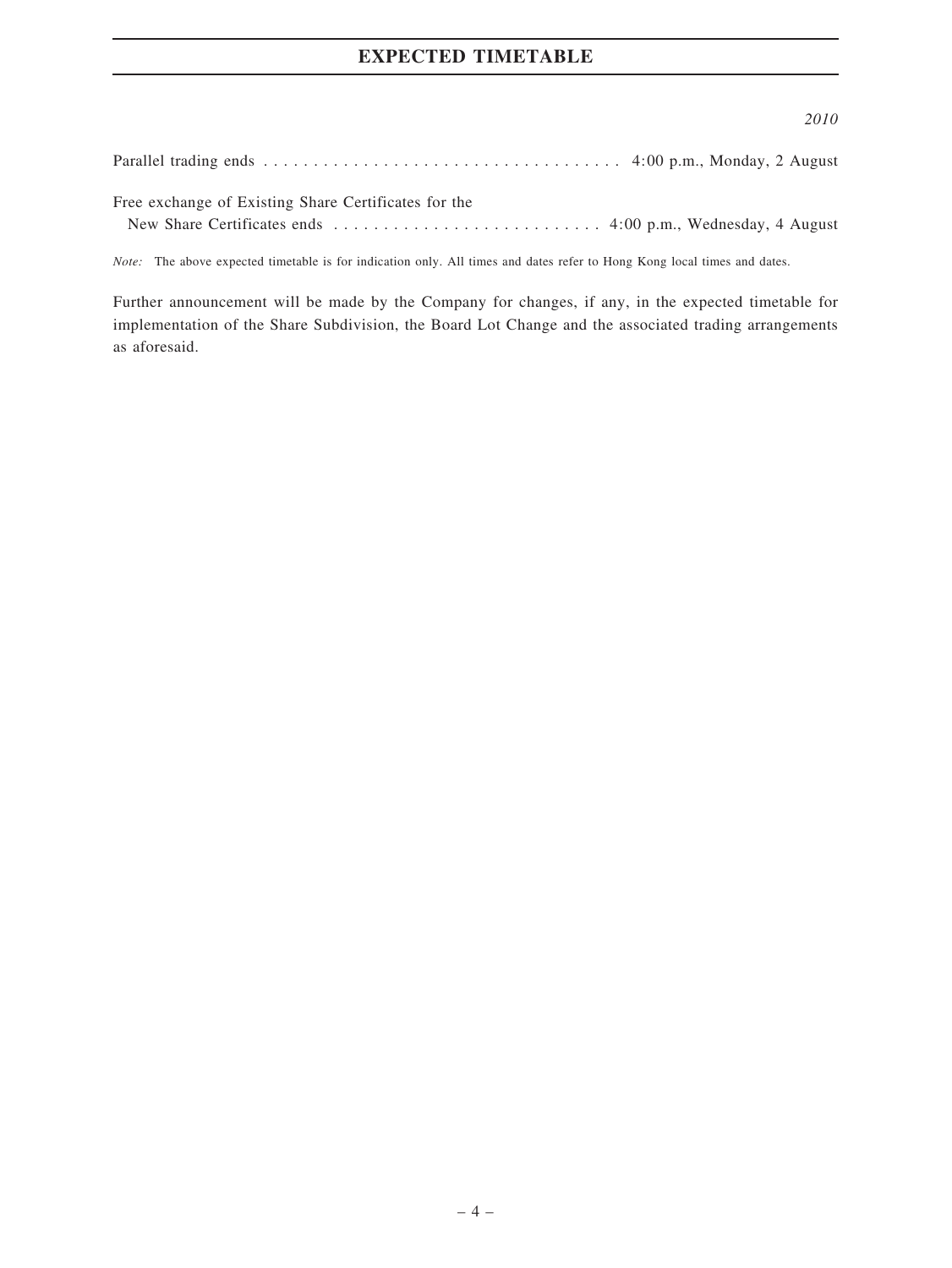

# PROSPERITY INVESTMENT HOLDINGS LIMITED

嘉 進 投 資 國 際 有 限 公 司

(Incorporated in Bermuda with limited liability)

(Stock Code: 310)

Executive Director: LAU Tom Ko Yuen (Chairman)

Independent and Non-Executive Directors: FENG Nien Shu LUI Siu Tsuen, Richard WONG Lai Kin, Elsa

Registered office: Clarendon House 2 Church Street Hamilton HM 11 Bermuda

Principal place of business: Suite 2701, Shui On Centre 6–8 Harbour Road Wanchai Hong Kong

Hong Kong, 25 May 2010

To Shareholders,

Dear Sir or Madam,

# (1) GENERAL MANDATES TO REPURCHASE SHARES AND TO ISSUE NEW SHARES; (2) RE-ELECTION OF RETIRING DIRECTORS; (3) CHANGE OF AUDITOR; (4) INCREASE IN AUTHORISED SHARE CAPITAL; (5) SHARE SUBDIVISION AND CHANGE IN BOARD LOT SIZE; AND (6) NOTICE OF ANNUAL GENERAL MEETING

#### INTRODUCTION

The purpose of this circular is to give you notice of the Annual General Meeting to be held on 25 June 2010 at 11:00 a.m. and to provide you with information regarding the ordinary resolutions to be proposed at the Annual General Meeting relating to (i) the granting to the Directors of the general mandates to repurchase Shares and to issue new Shares; (ii) the re-election of Directors; (iii) the change of auditor of the Company; (iv) the Capital Increase; and (v) the Share Subdivision and the Board Lot Change.

\* for identification purpose only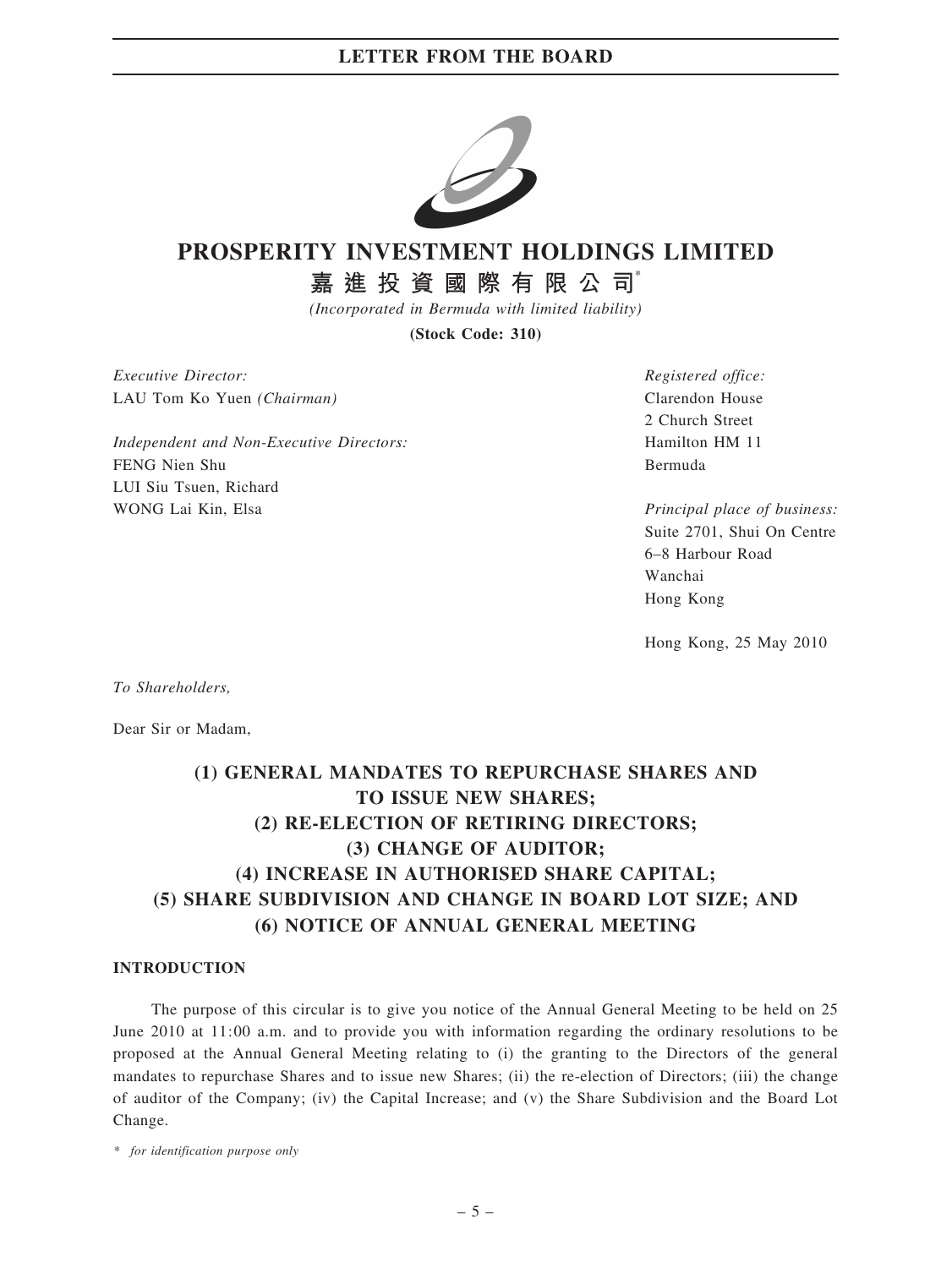### 1. GENERAL MANDATE TO REPURCHASE SHARES

At the annual general meeting of the Company held on 3 June 2009, a general mandate was granted to the Directors to exercise the powers of the Company to repurchase Shares of the Company. Such mandate will lapse at the conclusion of the forthcoming Annual General Meeting. Accordingly, an ordinary resolution will be proposed at the forthcoming Annual General Meeting to grant a fresh general mandate to the Directors to exercise the powers of the Company to repurchase Shares not exceeding 10% of the issued share capital of the Company as at the date of the passing of such resolution.

This is an explanatory statement as required to be sent to shareholders of the Company under the Share Repurchase Rules to provide requisite information to you for your consideration of the Repurchase Proposal.

### Share Capital

As at the Latest Practicable Date, the issued share capital of the Company comprised 149,589,200 Shares.

Subject to the passing of the Repurchase Resolution and on the basis that no further Shares are issued or repurchased between the Latest Practicable Date and the date of the Annual General Meeting, the Company would be allowed under the Repurchase Proposal to repurchase up to a maximum of 14,958,920 Shares, representing 10% of the issued share capital of the Company as at the Latest Practicable Date.

#### Reasons for Repurchases

The Directors believe that the Repurchase Proposal is in the best interests of the Company and the Shareholders. Such repurchase may, depending on market conditions and funding arrangements at the time, lead to an enhancement of the net assets value and/or earnings per Share of the Company and will only be made when the Directors believe that such a repurchase will benefit the Company and the Shareholders as a whole.

#### Funding of Repurchases

In repurchasing Shares, the Company may only apply funds legally available for such purpose in accordance with its memorandum of association and Bye-laws and the applicable laws of Bermuda. Bermuda law provides that the amount of capital repaid in connection with a share repurchase may only be paid out of either the capital paid up on the relevant shares, or out of the funds of the Company otherwise available for dividend or distribution or the proceeds of a fresh issue of shares made for the purpose. The amount of premium payable on repurchase may only be paid out of either the funds of the Company that would otherwise be available for dividend or distribution or out of the share premium of the Company before the shares are repurchased.

There might be an adverse impact on the working capital or gearing position of the Company as compared with the position disclosed in the audited accounts contained in the annual report for the year ended 31 December 2009 in the event that the power to repurchase Shares pursuant to the Repurchase Proposal were to be carried out in full at any time during the proposed repurchase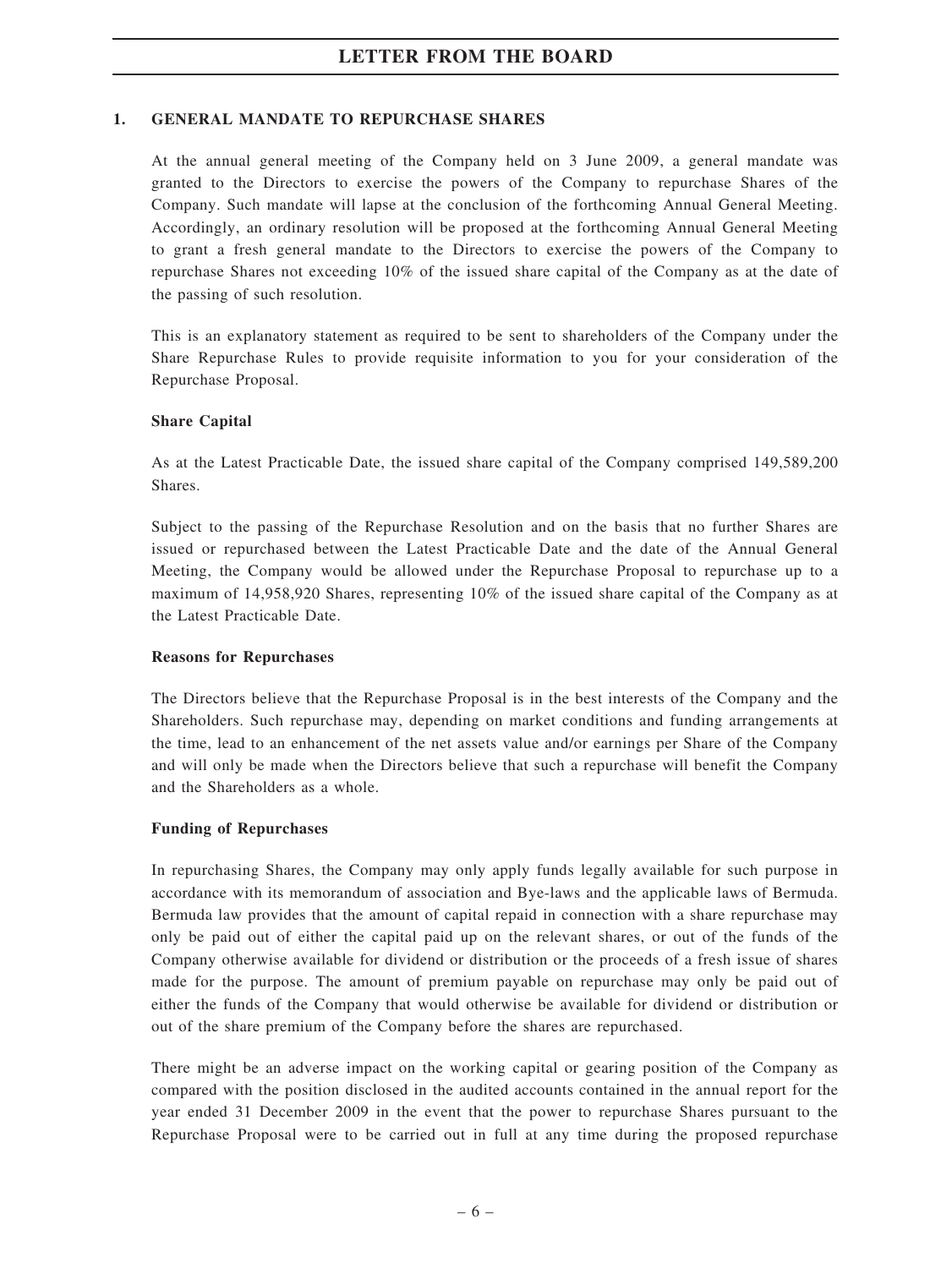period. However, the Directors do not propose to exercise the power to repurchase Shares pursuant to the Repurchase Proposal to such extent as would, in the circumstances, have a material adverse effect on the working capital requirements of the Company or the gearing levels which in the opinion of the Directors are from time to time appropriate for the Company.

#### Share Price

The highest and lowest prices at which the Shares have traded on the Stock Exchange during each of the previous twelve months before the Latest Practicable Date were as follows:

|                                     | <b>Highest</b> | Lowest<br>HK\$ |
|-------------------------------------|----------------|----------------|
|                                     | HK\$           |                |
| 2009                                |                |                |
| May                                 | 1.35           | 1.00           |
| June                                | 1.90           | 1.34           |
| July                                | 1.98           | 0.77           |
| August                              | 0.90           | 0.74           |
| September                           | 0.90           | 0.75           |
| October                             | 1.70           | 0.81           |
| November                            | 1.77           | 1.07           |
| December                            | 2.24           | 1.67           |
| 2010                                |                |                |
| January                             | 2.20           | 2.01           |
| February                            | 2.44           | 2.07           |
| March                               | 2.89           | 2.32           |
| April                               | 4.25           | 2.86           |
| May (up to Latest Practicable Date) | 3.68           | 2.50           |

#### Undertaking

The Directors have undertaken to the Stock Exchange that, so far as the same may be applicable, they will exercise the powers of the Company to make repurchases pursuant to the Repurchase Resolution and in accordance with the Listing Rules, the Bye-laws and the applicable laws of Bermuda.

None of the Directors nor, to the best of their knowledge having made all reasonable enquiries, their associates (as defined in the Listing Rules), have any present intention to sell any Shares to the Company or its subsidiaries under the Repurchase Proposal if it is approved by the Shareholders.

No connected persons (as defined in the Listing Rules) have notified the Company that they have a present intention to sell any Shares to the Company or its subsidiaries, or have undertaken not to do so, in the event that the Repurchase Proposal is approved by the Shareholders.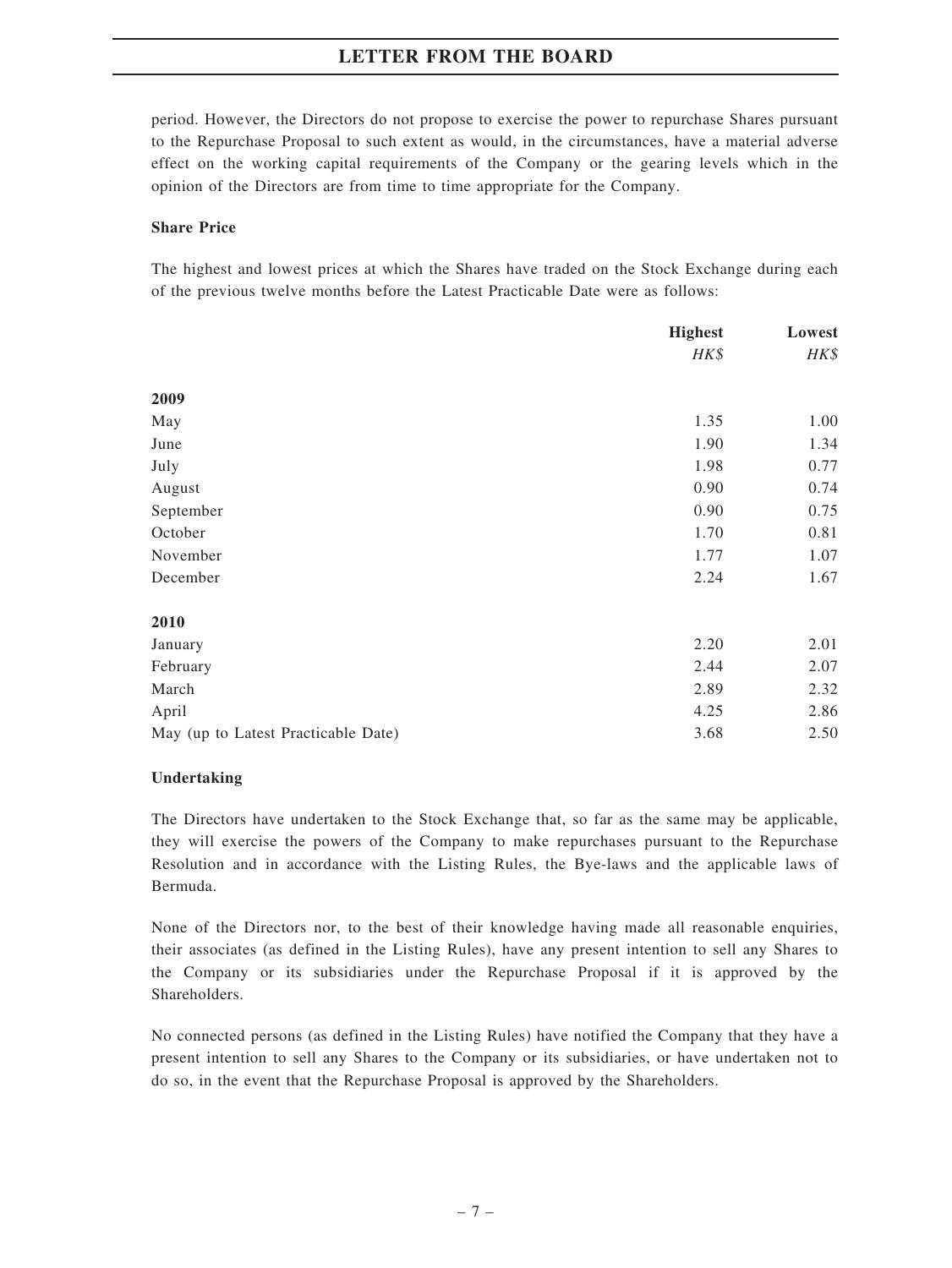#### Takeovers Code

If on the exercise of the power to repurchase Shares pursuant to the Repurchase Proposal, a Shareholder's proportionate interest in the voting rights of the Company increases, such increase will be treated as an acquisition for the purposes of Rule 32 of the Takeovers Code. As a result, a Shareholder or group of Shareholders acting in concert could obtain or consolidate control of the Company and become obliged to make a mandatory offer in accordance with Rules 26 and 32 of the Takeovers Code.

As at the Latest Practicable Date, Mr. LAU Tom Ko Yuen (''Mr. Lau'') together with companies controlled by him, was deemed to be interested in 66,722,710 Shares representing approximately 44.60% of the issued capital of the Company.

Note:

Apart from 66,722,710 Shares beneficially owned by Favor Hero Investments Limited (''Favor Hero'') as at the Latest Practicable Date, it is also interested in 11,538,461 Shares upon exercise in full of the conversion rights attaching to a convertible notes to be issued pursuant to the conditional convertible notes subscription agreement dated 28 January 2010 entered into between the Company and Favor Hero, details of which have been disclosed in the announcement of the Company dated 29 January 2010. Favor Hero is a company beneficially owned by Sun Matrix Limited which in turn is beneficially owned by Mr. Lau and his spouse, Ms. Lan Yi.

Accordingly, on the basis that no further Shares are issued or repurchased and there is no change of shareholding structure, in the event that the Directors exercise in full the power to repurchase Shares pursuant to the Repurchase Proposal, the interest of Favor Hero Investments Limited and its associates in the issued share capital of the Company would be increased to approximately 49.56%. Under such circumstances, Favor Hero Investments Limited and parties acting in concert with it would be subject to the 2% creeper under Rule 26.1 of the Takeovers Code and, when exceeding the 2% creeper, they would be obliged to make a mandatory general offer under the Takeovers Code. The Directors have no present intention to exercise the power to repurchase Shares pursuant to the Repurchase Proposal. In the event that the Directors exercise in full the power to repurchase Shares pursuant to the Repurchase Proposal, the number of Shares held by the public would not fall below 25%.

#### Share Repurchase Made by the Company

Neither the Company nor any of its subsidiaries had repurchased any Shares (whether on the Stock Exchange or otherwise) in the six months immediately preceding the Latest Practicable Date.

#### 2. GENERAL MANDATE TO ISSUE NEW SHARES

Ordinary resolutions will also be proposed at the Annual General Meeting granting to the Directors (i) a general mandate to allot, issue and deal with Shares not exceeding 20% of the issued share capital of the Company as at the date of passing of such resolution and (ii) subject to the passing of the proposed resolution to approve the aforesaid mandate and the Repurchase Resolution at the Annual General Meeting, adding to such general mandate so granted to the Directors any Shares representing the aggregate nominal amount of the Shares repurchased by the Company up to 10% of the issued share capital of the Company as at the date of the Repurchase Resolution.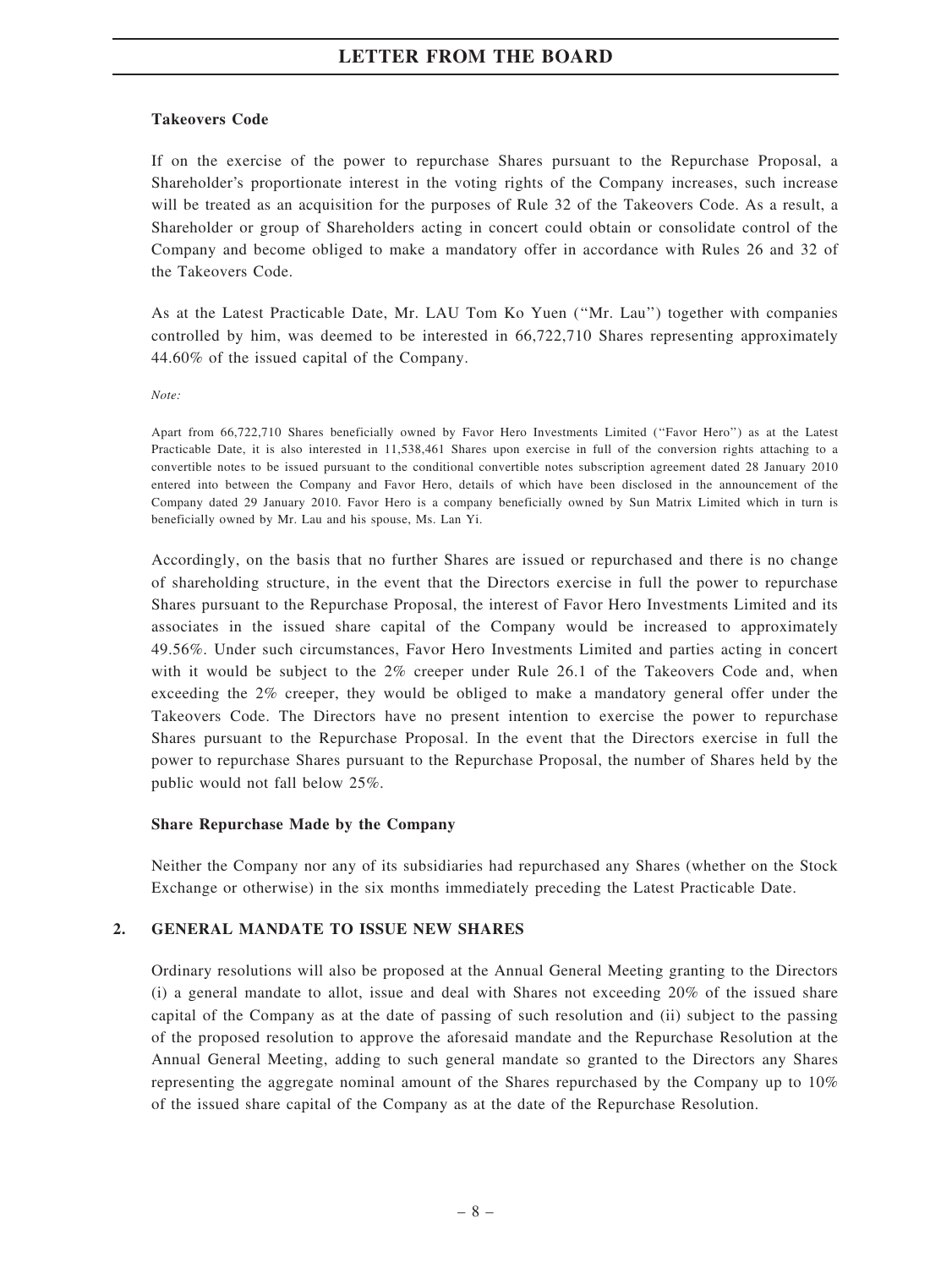### 3. RE-ELECTION OF RETIRING DIRECTORS

The Board of Directors currently consists of four Directors, namely Mr. LAU Tom Ko Yuen, Mr. FENG Nien Shu, Mr. LUI Siu Tsuen, Richard and Ms. WONG Lai Kin, Elsa.

Pursuant to the Bye-laws, Mr. LAU Tom Ko Yuen, Mr. FENG Nien Shu, Mr. LUI Siu Tsuen, Richard and Ms. WONG Lai Kin, Elsa shall retire from office at the Annual General Meeting and shall be eligible and offer themselves for re-election. Details of retiring Directors proposed for reelection at the Annual General Meeting are set out in the appendix of this circular.

### 4. CHANGE OF AUDITOR

H.H. LIU & CO., C.P.A. (''H.H. LIU'') has tendered its resignation letter on 19 May 2010 as the Company and H.H. LIU could not reach a consensus on the audit fee for the forthcoming financial year. H.H. LIU will not seek for re-appointment as auditor of the Group at the Annual General Meeting.

At the Annual General Meeting, a resolution will be proposed to appoint Deloitte Touche Tohmatsu ("Deloitte") as new auditor of the Company following the resignation of H.H. LIU and to hold office until the next annual general meeting of the Company.

As confirmed by H.H. LIU there were matters in connection with its resignation that need to be brought to the attention of the Shareholders or creditors of the Company. The Board also confirms that there are no circumstances in respect of the change of auditor which should be brought to the attention of the Shareholders.

### 5. INCREASE IN AUTHORISED SHARE CAPITAL OF THE COMPANY

The Directors propose to increase the Company's authorised share capital from HK\$30,000,000 divided into 300,000,000 Shares (or if the Share Subdivision becomes effective, 1,200,000,000 Subdivided Shares) to HK\$100,000,000 divided into 1,000,000,000 Shares (or if the Share Subdivision becomes effective, 4,000,000,000 Subdivided Shares) by the creation of an additional 700,000,000 new Shares (or if the Share Subdivision becomes effective, 2,800,000,000 additional Subdivided Shares).

Such new Shares (or Subdivided Shares), upon issue and fully paid, shall rank pari passu in all respects with the new Shares (or Subdivided Shares) then in issue. The size of the proposed increase in authorised share capital of the Company is determined after taking into account the Company's need for flexibility to issue new shares for future investments and developments. The Directors has no present intention of issuing any part of the authorised share capital proposed to be increased.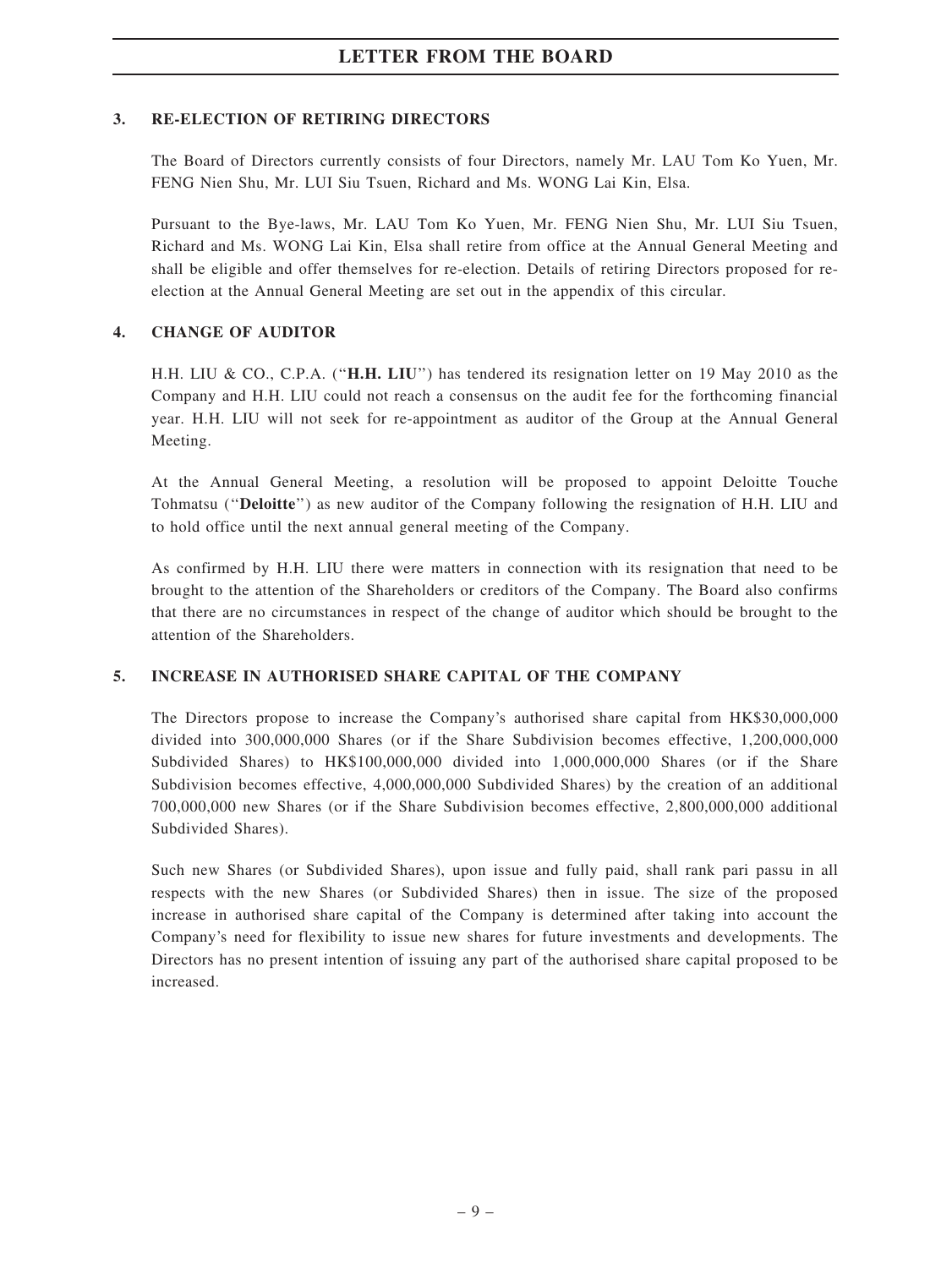### 6. PROPOSED SHARE SUBDIVISION AND CHANGE IN BOARD LOT SIZE

#### Share Subdivision

As at the Latest Practicable Date, the authorised share capital of the Company is HK\$30,000,000 divided into 300,000,000 Shares, of which 149,589,200 Shares have been issued and are fully paid or credited as fully paid.

It will also be proposed at the Annual General Meeting that each existing issued and unissued Share of HK\$0.10 each of the Company be subdivided into 4 Subdivided Shares of HK\$0.025 each. Upon the Share Subdivision becoming effective, the authorized share capital of the Company will be HK\$30,000,000 divided into 1,200,000,000 Subdivided Shares, of which 598,356,800 Subdivided Shares will be in issue and fully paid or credited as fully paid, assuming that no further Shares are issued or repurchased after the Latest Practicable Date and prior to the Share Subdivision becoming effective.

The Subdivided Shares will rank pari passu in all respects with each other. An application will be made to the Stock Exchange for the listing of, and permission to deal in, the Subdivided Shares. All necessary arrangements will be made for the Subdivided Shares to be admitted into the CCASS.

The Share Subdivision is conditional on:

- (i) the passing by the Shareholders at the AGM of an ordinary resolution approving the Share Subdivision; and
- (ii) the Listing Committee of the Stock Exchange granting the listing of, and permission to deal in, the Subdivided Shares.

#### Reasons for the Share Subdivision

The proposed Share Subdivision will reduce the nominal value and trading price of the shares of the Company and increase the total number of shares of the Company in issue. The Directors are of the view that the increase in number of the shares of the Company as a result of the Share Subdivision will improve the liquidity in the trading of the Subdivided Shares, thereby enabling the Company to attract more investors and broaden its shareholders base.

Other than the expenses to be incurred by the Company in relation to the Share Subdivision, the Share Subdivision will not, by itself, alter the underlying assets, business operations, management or financial position of the Group or the proportionate interest of the Shareholders. The Directors are of the view that in light of the share price performance of the Company leading up to the end of 2009, it will be in the interest of the Company and the Shareholders as a whole to subdivide the Shares in order to enhance the liquidity of the shares of the Company and to further improve the share price performance. The Directors considers the Share Subdivision to be in the interests of the Company and its Shareholders as a whole.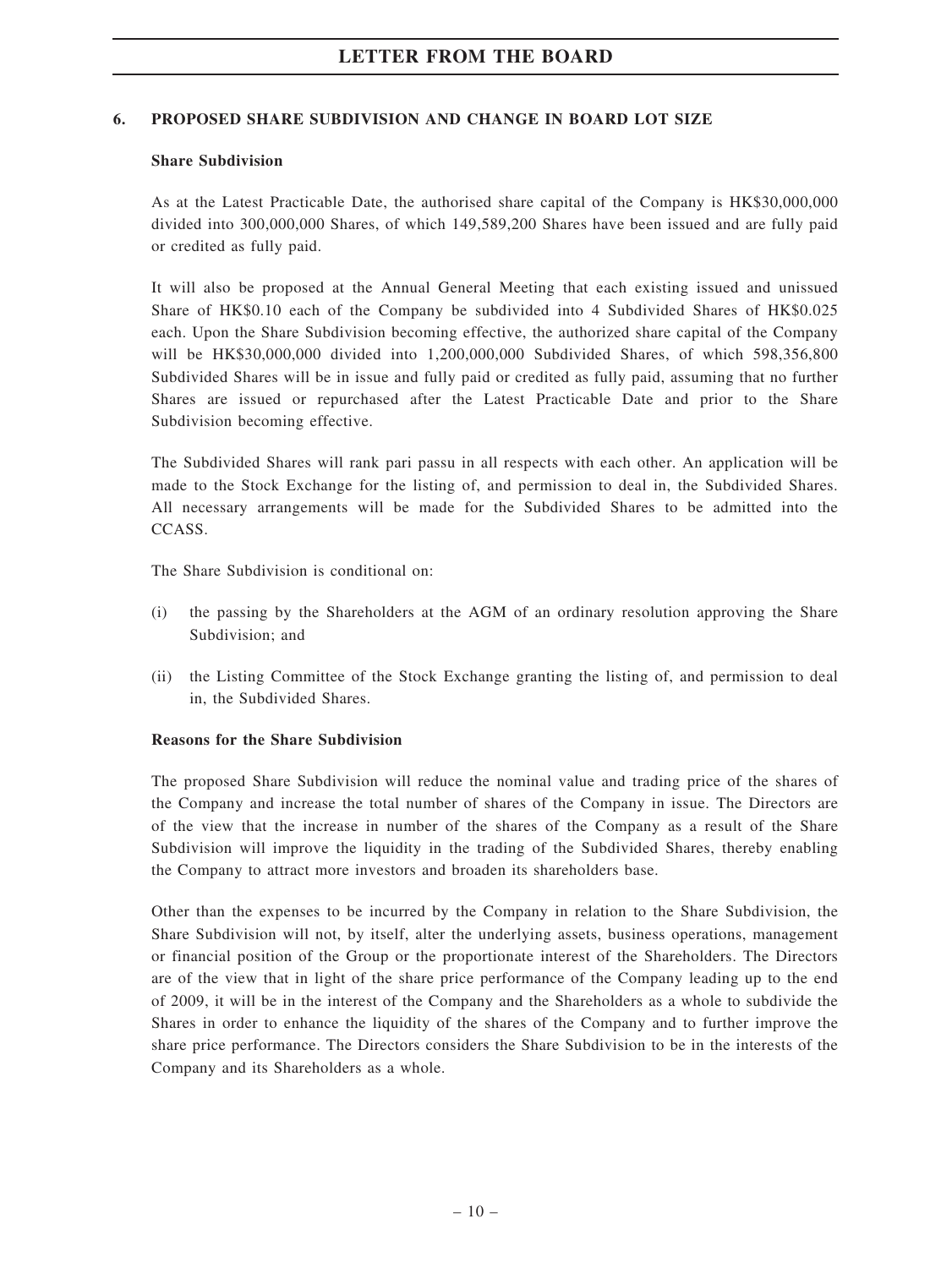#### Board Lot Change

Currently, the Shares are traded on the Stock Exchange in board lots of 20,000 Shares.

The Directors propose that subject to and upon the Share Subdivision becoming effective, the board lot size be changed from 20,000 Shares to 5,000 Subdivided Shares. The Board Lot Change ensures that the value of each board lot of the Subdivided Shares would be more than HK\$2,000 and reduces transaction and registration costs to be incurred by the shareholders and investors of the Company. The Directors considers the Board Lot Change to be in the interests of the Company and its Shareholders as a whole.

### Listing and dealing

An application will be made to the Stock Exchange for the listing of and permission to deal in the Subdivided Shares arising from the Share Subdivision. Subject to the granting of the listing of, and permission to deal in, the Subdivided Shares on the Stock Exchange, the Subdivided Shares will be accepted as eligible securities by HKSCC for deposit, clearance and settlement purposes in CCASS with effect from the commencement date of dealings in the Subdivided Shares on the Stock Exchange or such other date as may be determined by HKSCC. Settlement of transactions between participants of the Stock Exchange on any trading day is required to take place in CCASS on the second trading day thereafter. All activities under CCASS are subject to the General Rules of CCASS and CCASS Operational Procedures in effect from time to time. No part of the equity or debt securities of the Company is listed or dealt in on any other stock exchanges other than the Stock Exchange and no such listing permission to deal in is being or is currently proposed to be sought from any other stock exchange.

#### Free exchange of Share certificates

Arrangements will be made so that subject to the Share Subdivision becoming effective, the Shareholders can submit their Existing Share Certificates to the Company's branch share registrar in Hong Kong, Tricor Secretaries Limited at 26th Floor, Tesbury Centre, 28 Queen's Road East, Wanchai, Hong Kong, in exchange for New Share Certificates for the Subdivided Shares free of charge during the business hours from 28 June 2010 to 4 August 2010 (both dates inclusive). After the expiry of such period, Existing Share Certificates will be accepted for exchange only on payment of a fee of HK\$2.50 (or such higher amount as may from time to time be specified by the Stock Exchange) for each New Share Certificate issued or each Existing Share Certificate submitted, whichever number of share certificates involved is higher. The New Share Certificates will be issued in light gray colour in order to distinguish them from Existing Share Certificates which are in blue colour. From 2 August 2010 onwards, Existing Share Certificates will cease to be valid for trading and settlement purpose, but will continue to be good evidence of legal title to the Subdivided Shares on the basis of one Share for four Subdivided Shares.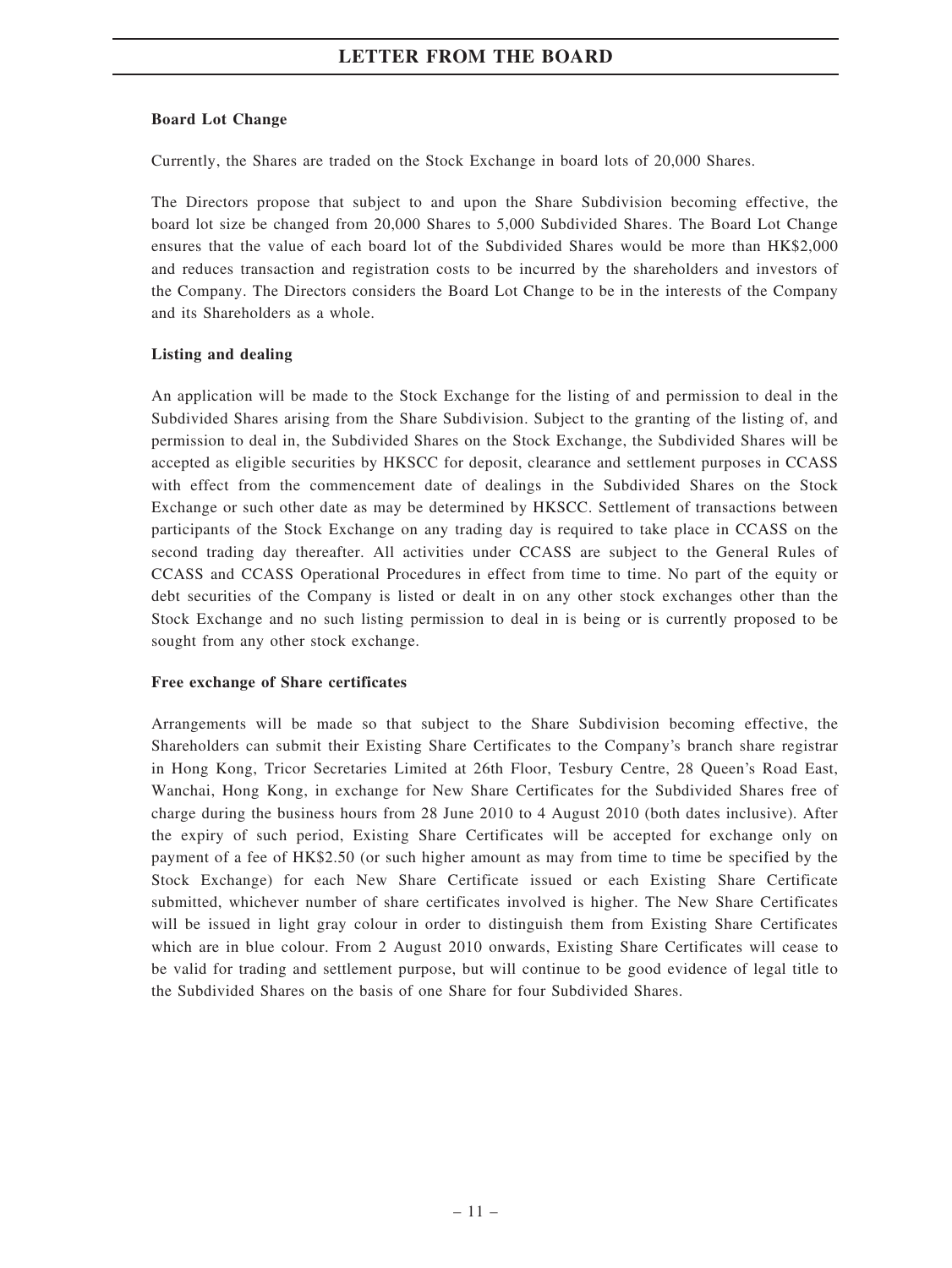### Trading arrangement for Subdivided Shares

Subject to the Share Subdivision becoming effective, dealings in the Subdivided Shares are expected to commence on 28 June 2010. Parallel trading in the Subdivided Shares (in the form of Existing Share Certificates and New Share Certificates will be operated from 13 July 2010 to 2 August 2010 (both dates inclusive)). Full details of the expected timetable and trading arrangement of the Subdivided Shares are set out on pages 3 to 4 of this circular.

### 7. ANNUAL GENERAL MEETING

The notice convening the Annual General Meeting, which contains, inter alia, ordinary resolutions to approve the Repurchase Proposal, the general mandate for Directors to issue new Shares, the reelection of retiring directors, the change of auditor, the Capital Increase, the Share Subdivision and Board Lot Change, is set out on pages 16 to 19 of this circular. Shareholders are advised to read the notice, and if you do not propose to attend the meeting, you are requested to complete the enclosed form of proxy in accordance with the instructions printed thereon and return it to Tricor Secretaries Limited, the Share Registrars of the Company at 26th Floor, Tesbury Centre, 28 Queen's Road East, Hong Kong as soon as possible and in any event not less than 48 hours before the time appointed for holding of the meeting or any adjournment thereof. Completion and return of the form of proxy will not preclude you from attending and voting in person at the Annual General Meeting or any adjournment thereof should you so wish.

### 8. VOTING BY WAY OF POLL

Pursuant to Rule 13.39(4) of the Listing Rules, all votes of the shareholders at a general meeting must be taken by poll. The Chairman of the Annual General Meeting will therefore put each of the resolutions to be proposed at the Annual General Meeting to be voted by way of a poll pursuant to the Bye-laws of the Company. The Company will announce the results of the poll in the manner prescribed under Rule 13.39(5) of the Listing Rules.

#### 9. RECOMMENDATION

The Directors believe that the Repurchase Proposal, the general mandate for Directors to issue new Shares, the re-election of the retiring Directors, the change of auditor, the Capital Increase, the Share Subdivision and the Board Lot Change are all in the best interest of the Company and the Shareholders as a whole. Accordingly, the Directors recommend the Shareholders to vote in favour of the resolutions to be proposed at the Annual General Meeting.

> Yours faithfully, LAU Tom Ko Yuen Chairman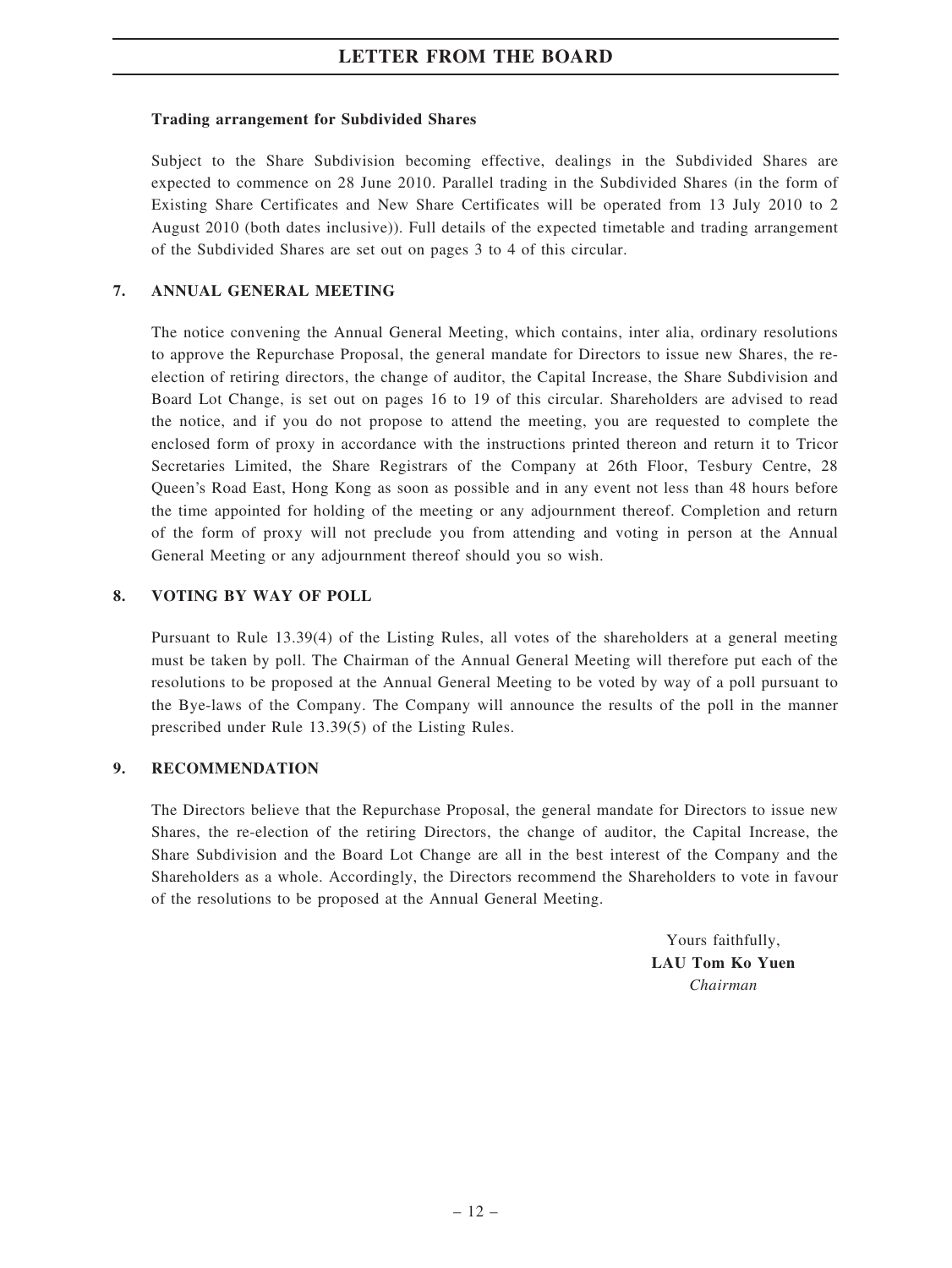## APPENDIX DETAILS OF RETIRING DIRECTORS PROPOSED FOR RE-ELECTION

The following are the particulars of the Directors proposed to be re-elected at the Annual General Meeting:

1. Mr. LAU Tom Ko Yuen, aged 59, was appointed as a non-executive director of the Company on 9 November 2009 and re-designated as an executive director on 30 December 2009. He has over 36 years of international experience in investment, corporate development and management in infrastructure developments as well as construction and engineering services involving road, rail, port, power, telecommunications, mining and resources sectors in the Asia Pacific Region. Save as being the Chairman of the board of directors of the Company and a member of the remuneration committee of the Company, Mr. Lau does not hold any position with the Company or other members of the Group. Mr. Lau is currently the deputy chairman and managing director of PYI Corporation Limited (0498.HK), the deputy chairman and non-executive director of Paul Y. Engineering Group Limited (0577.HK) and an independent non-executive director of China National Building Material Company Limited (3323.HK), shares of all three companies are listed on the main board of the Stock Exchange. Save as disclosed above, Mr. Lau did not act as director in any other listed public company (whether in Hong Kong or overseas) in the last three years.

As at the Latest Practicable Date, Mr. Lau is the ultimate beneficial owner of Favor Hero Investments Limited, a substantial shareholder with corporate interests in 78,261,171 shares of the Company within the meaning of Part XV of the Securities and Futures Ordinance. Save as disclosed above, Mr. Lau has no relationship with any directors, senior management and substantial or controlling shareholders of the Company.

Mr. Lau has not entered into any service agreement with the Company and is not appointed for a specific term but is subject to retirement by rotation and re-election at the annual general meeting of the Company in accordance with the provisions of the Bye-laws. Mr. Lau is not entitled to any emolument.

Save as disclosed above, Mr. Lau has confirmed that there are no other matters that need to be brought to the attention of the Shareholders in connection with his re-election and there are no other information that should be disclosed pursuant to rule  $13.51(2)(h)$  to (v) of the Listing Rules.

2. Mr. FENG Nien Shu, aged 44, was appointed as an independent non-executive director of the Company on 21 December 2009. He holds a Master of Business Administration degree from the University of Windsor in Canada and a Bachelor of Arts degree from the York University in Canada. He has over 18 years of experience in investment, merger and acquisition in China and South East Asia. Mr. Feng is the chief investment officer of Yangtze Advisory Group, an investment advisor and manager of several China focused private equity funds. Prior to that, he has held senior positions in various private and public listed companies in Hong Kong and Singapore. Save as being a member of the audit committee and remuneration committee of the Company, Mr. Feng does not hold any position with the Company or other members of the Group. Save as disclosed above, Mr. Feng did not act as director in any other listed public company (whether in Hong Kong or overseas) in the last three years.

Save as being a Director, Mr. Feng has no relationship with any directors, senior management, substantial or controlling shareholders of the Company. As at the Latest Practicable Date, Mr. Feng does not have any interest or short position in the shares of the Company within the meaning of Part XV of the Securities and Futures Ordinance.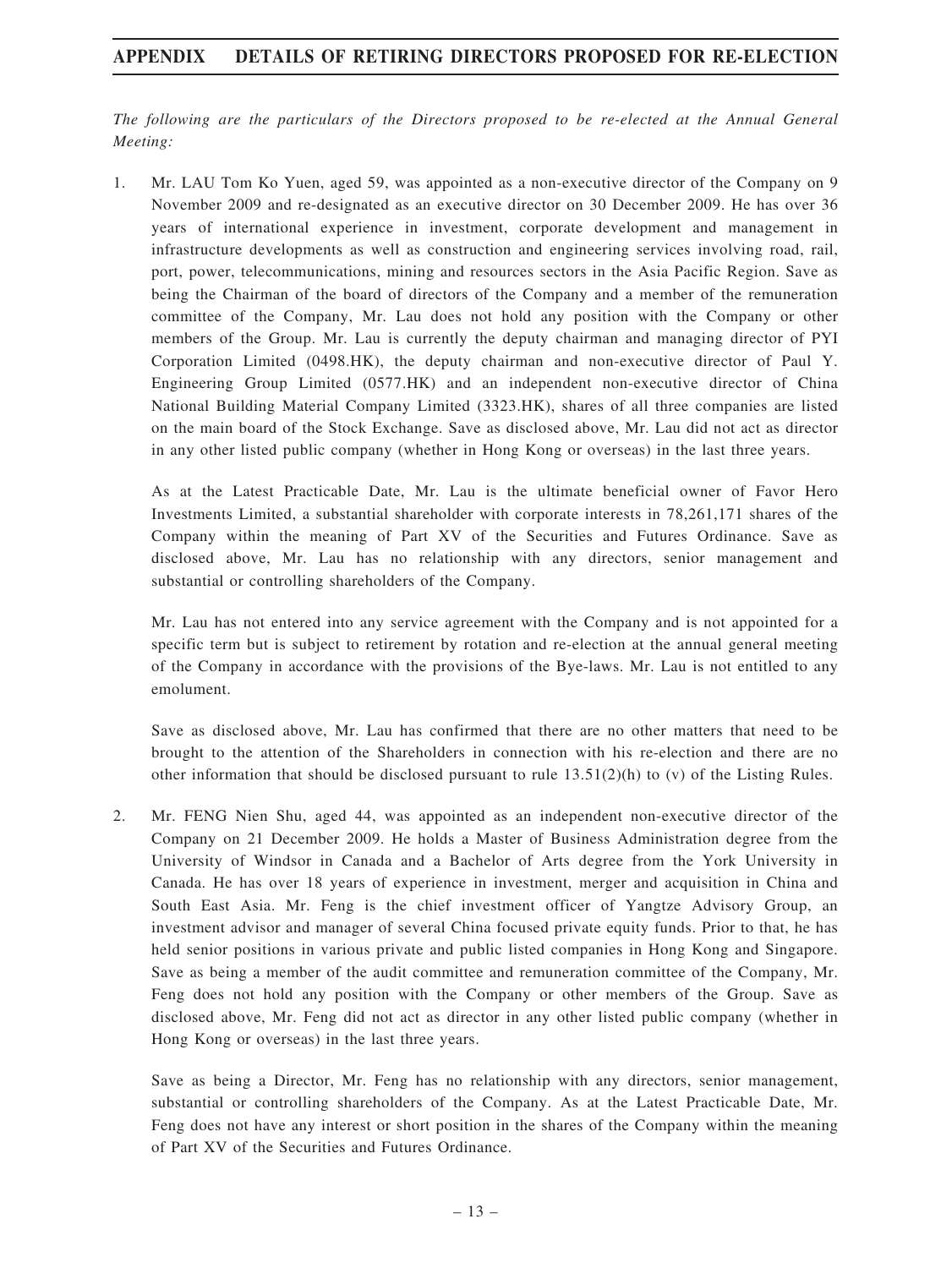## APPENDIX DETAILS OF RETIRING DIRECTORS PROPOSED FOR RE-ELECTION

Pursuant to a letter of appointment dated 21 December 2009, Mr. Feng has been appointed as an independent non-executive director of the Company for a term of 2 years from 21 December 2009. He is subject to retirement by rotation and re-election at the annual general meeting of the Company in accordance with the provisions of the Bye-laws. The director's fee of Mr. Feng is HK\$60,000 per annum subject to annual review by the Board under the authority granted by the Shareholders at annual general meeting with reference to his duties and the market condition.

Save as disclosed above, Mr. Feng has confirmed that there are no other matters that need to be brought to the attention of the Shareholders in connection with his re-election and there are no other information that should be disclosed pursuant to rule  $13.51(2)(h)$  to (v) of the Listing Rules.

3. Mr. LUI Siu Tsuen, Richard, aged 54, was appointed as an independent non-executive director of the Company on 21 December 2009. He holds a Master of Business Administration degree from the University of Adelaide in Australia. Mr. Lui is a member of the Institute of Chartered Accountants in England and Wales, the CPA Australia, the Hong Kong Institute of Certified Public Accountants and the Chartered Institute of Management Accountants in the United Kingdom, and is a practicing Certified Public Accountant in Hong Kong. He has over 30 years of experience in accounting, financial and corporate management and has held senior financial position in an international accounting firm and various private and public listed companies. Save as being a member of the audit committee and remuneration committee of the Company, Mr. Lui does not hold any position with the Company or other members of the Group. Mr. Lui was the deputy managing director and an executive director of Hanny Holdings Limited (0275.HK), and an executive director of Wing On Travel (Holdings) Limited (1189.HK). He was an executive director of PSC Corporation Ltd. (PSC.SG), a company whose shares are listed on the Singapore Exchange Limited, and was a director of MRI Holdings Limited (MRI.AX), a company whose shares are listed on the Australian Securities Exchange. Mr. Lui is currently an independent non-executive director of 21 Holdings Limited (1003.HK). Save as disclosed above, Mr. Lui did not act as director in any other listed public company (whether in Hong Kong or overseas) in the last three years.

Save as being a Director, Mr. Lui has no relationship with any directors, senior management, substantial or controlling shareholders of the Company. As at the Latest Practicable Date, Mr. Lui does not have any interest or short position in the shares of the Company within the meaning of Part XV of the Securities and Futures Ordinance.

Pursuant to a letter of appointment dated 21 December 2009, Mr. Lui has been appointed as an independent non-executive director of the Company for a term of 2 years from 21 December 2009. He is subject to retirement by rotation and re-election at the annual general meeting of the Company in accordance with the provisions of the Bye-laws. The director's fee of Mr. Lui is HK\$60,000 per annum subject to annual review by the Board under the authority granted by the Shareholders at annual general meeting with reference to his duties and the market condition.

Save as disclosed above, Mr. Lui has confirmed that there are no other matters that need to be brought to the attention of the Shareholders in connection with his re-election and there are no other information that should be disclosed pursuant to rule  $13.51(2)(h)$  to (v) of the Listing Rules.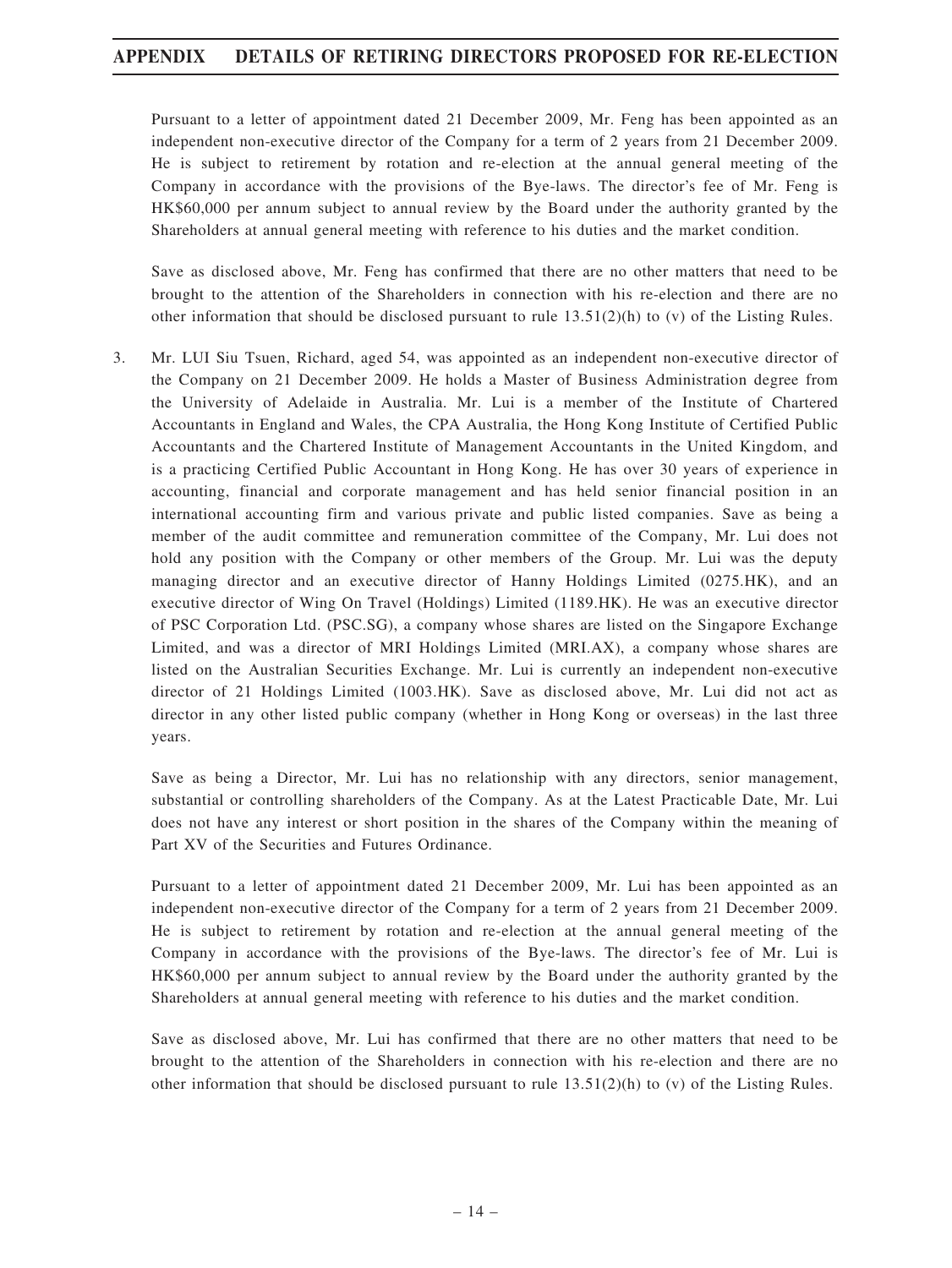## APPENDIX DETAILS OF RETIRING DIRECTORS PROPOSED FOR RE-ELECTION

4. Ms. WONG Lai Kin, Elsa, aged 44, was appointed as an independent non-executive director of the Company on 21 December 2009. She holds a Bachelor's and Master's degree in Law from The University of Hong Kong, as well as a Master's degree in Corporate Finance from The Hong Kong Polytechnic University. Ms. Wong is a solicitor of the Supreme Court of Hong Kong and Supreme Court of England and Wales, a member of the Hong Kong Law Society and Hong Kong Society for Financial Analysts. She also holds the Chartered Financial Analyst designation. She has over 20 years' experience in the legal profession, with majority years working as corporate counsel and company secretary of Hong Kong listed companies. Save as a member of the audit committee of the Company, Ms. Wong does not hold any position with the Company or other members of the Group. Ms. Wong is currently a senior legal director and company secretary of Alibaba.com Limited (1688.HK). Save as disclosed above, Ms. Wong did not act as director in any other listed public company (whether in Hong Kong or overseas) in the last three years.

Save as being a Director, Ms. Wong has no relationship with any directors, senior management, substantial or controlling shareholders of the Company. As at the Latest Practicable Date, Ms. Wong does not have any interest or short position in the shares of the Company within the meaning of Part XV of the Securities and Futures Ordinance.

Pursuant to a letter of appointment dated 21 December 2009, Ms. Wong has been appointed as an independent non-executive director of the Company for a term of 2 years from 21 December 2009. She is subject to retirement by rotation and re-election at the annual general meeting of the Company in accordance with the provisions of the Bye-laws of the Company. The director's fee of Ms. Wong is HK\$60,000 per annum subject to annual review by the Board under the authority granted by the Shareholders at annual general meeting with reference to her duties and the market condition.

Save as disclosed above, Miss Wong has confirmed that there are no other matters that need to be brought to the attention of the Shareholders in connection with her re-election and there are no other information that should be disclosed pursuant to rule  $13.51(2)(h)$  to (v) of the Listing Rules.

In the opinions of the Directors, other than the aforesaid matters, there are no other matters that need to be bought to the attention of the shareholders of the Company in relation to the re-election of the above directors.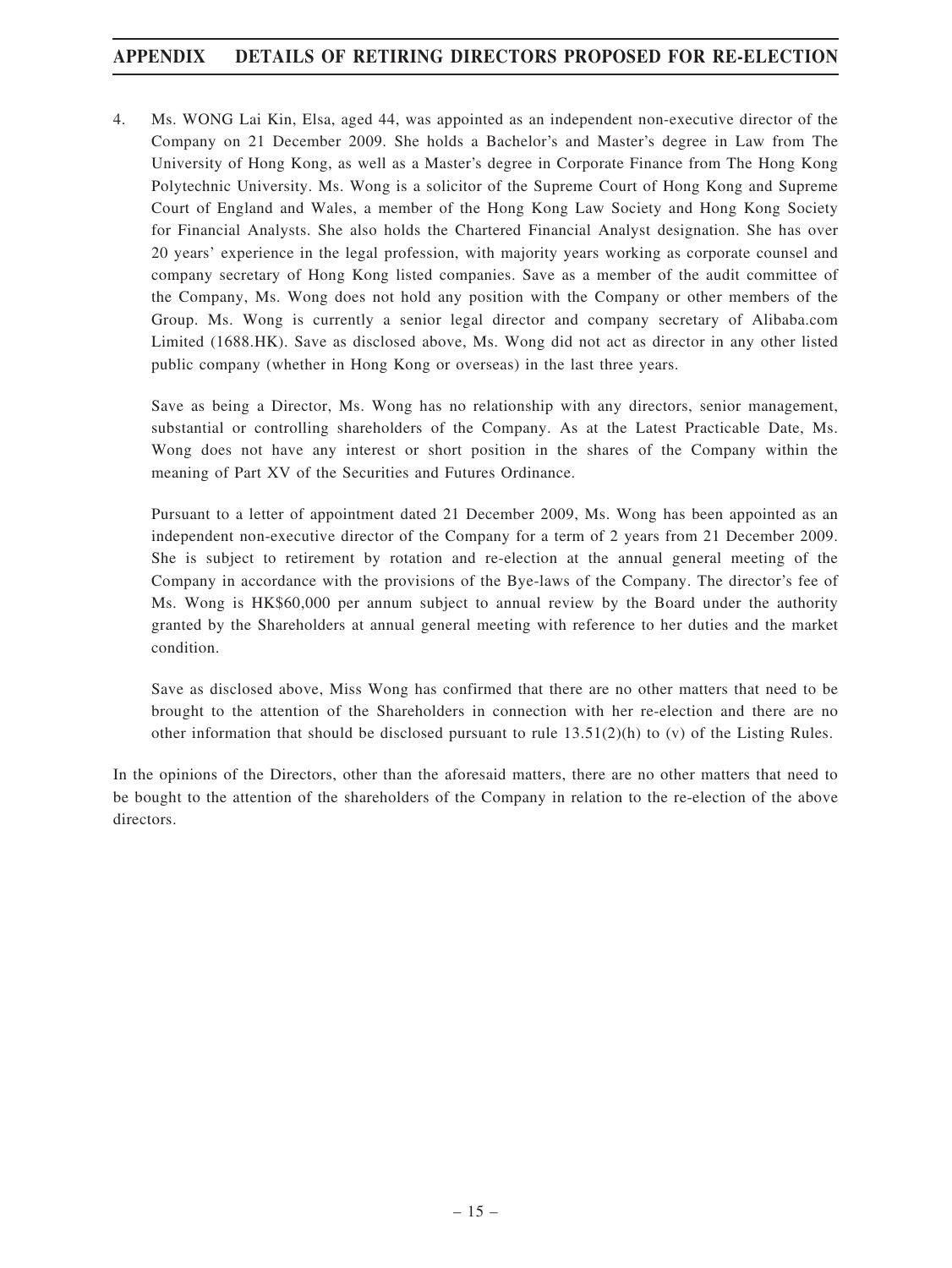

# PROSPERITY INVESTMENT HOLDINGS LIMITED

# 嘉 進 投 資 國 際 有 限 公 司

(Incorporated in Bermuda with limited liability)

### (Stock Code: 310)

NOTICE IS HEREBY GIVEN that the annual general meeting of the Company will be held at Regus Conference Centre, 35th Floor, Central Plaza, 18 Harbour Road, Wanchai, Hong Kong on Friday, 25 June 2010 at 11:00 a.m. for the following purposes:

- 1. To receive, consider and adopt the audited financial statements and the reports of the directors and independent auditor's report for the year ended 31 December 2009.
- 2. A. To re-elect Mr. LAU Tom Ko Yuen as an executive director of the Company;
	- B. To re-elect Mr. FENG Nien Shu as an independent non-executive director of the Company;
	- C. To re-elect Mr. LUI Siu Tsuen, Richard as an independent non-executive director of the Company;
	- D. To re-elect Ms. WONG Lai Kin, Elsa as an independent non-executive director of the Company; and
	- E. To authorize the board of directors to fix their remuneration.
- 3. To consider and, if thought fit, pass with or without amendments the following resolution as an ordinary resolution of the Company:

''THAT Deloitte Touche Tohmatsu be and are hereby appointed as new auditor of the Company following the resignation of H.H. Liu & Co., C.P.A., who do not seek for re-appointment at the 2010 annual general meeting of the Company, and to hold office until the next annual general meeting of the Company at a remuneration to be fixed by the board of directors of the Company.''

4. To consider and, if thought fit, pass with or without amendments, the following resolutions as ordinary resolutions of the Company:

### A. "THAT:

(a) subject to paragraph (b) below, the exercise by the directors of the Company during the Relevant Period (as hereinafter defined) of all the powers of the Company to repurchase shares of the Company on The Stock Exchange of Hong Kong Limited (''Stock Exchange'') or on any other stock exchange on which the shares of the Company may

\* for identification purpose only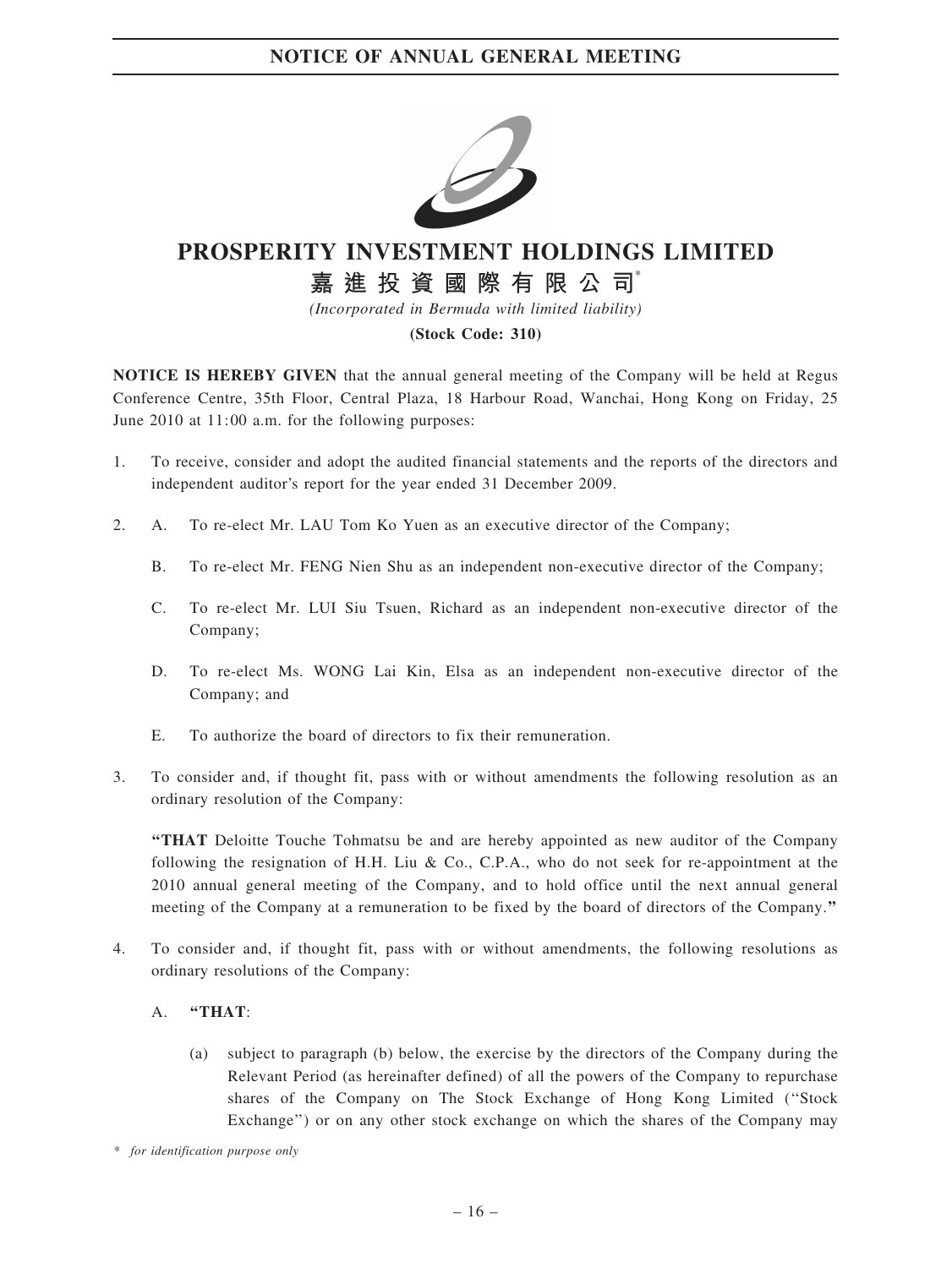# NOTICE OF ANNUAL GENERAL MEETING

be listed and recognised by the Securities and Futures Commission of Hong Kong and the Stock Exchange for this purpose, subject to and in accordance with all applicable laws and the requirements of the Rules Governing the Listing of Securities on the Stock Exchange or of any other stock exchange as amended from time to time, be and is hereby generally and unconditionally approved;

- (b) the aggregate nominal amount of the shares of the Company which the Company is authorised to repurchase pursuant to the approval in paragraph (a) above shall not exceed 10% of the aggregate nominal amount of the issued share capital of the Company as at the date of passing this Resolution and the said approval shall be limited accordingly; and
- (c) for the purposes of this Resolution, ''Relevant Period'' means the period from the passing of this Resolution until whichever is the earliest of:
	- (i) the conclusion of the next annual general meeting of the Company;
	- (ii) the expiration of the period within which the next annual general meeting of the Company is required by the bye-laws of the Company or any applicable law to be held; and
	- (iii) the date on which the authority set out in this Resolution is revoked or varied by an ordinary resolution of the shareholders of the Company in general meeting.''

### B. "THAT:

- (a) subject to paragraph (c) below, the exercise by the directors of the Company during the Relevant Period (as hereinafter defined) of all the powers of the Company to allot, issue and deal with additional shares in the capital of the Company and to make or grant offers, agreements and options (including bonds, warrants and debentures convertible into shares of the Company) which would or might require the exercise of such power be and is hereby generally and unconditionally approved;
- (b) the approval in paragraph (a) above shall authorise the directors of the Company during the Relevant Period (as hereinafter defined) to make or grant offers, agreements and options (including bonds, warrants and debentures convertible into shares of the Company) which would or might require the exercise of such powers after the end of the Relevant Period;
- (c) the aggregate nominal amount of share capital allotted or agreed conditionally or unconditionally to be allotted (whether pursuant to an option or otherwise) and issued by the directors of the Company pursuant to the approval in paragraph (a) above, otherwise than pursuant to (i) a Rights Issue (as hereinafter defined); (ii) an issue of shares as scrip dividends pursuant to the Bye-laws of the Company from time to time; or (iii) an issue of shares under any option scheme or similar arrangement for the time being adopted for the grant or issue of shares or rights of the Company, shall not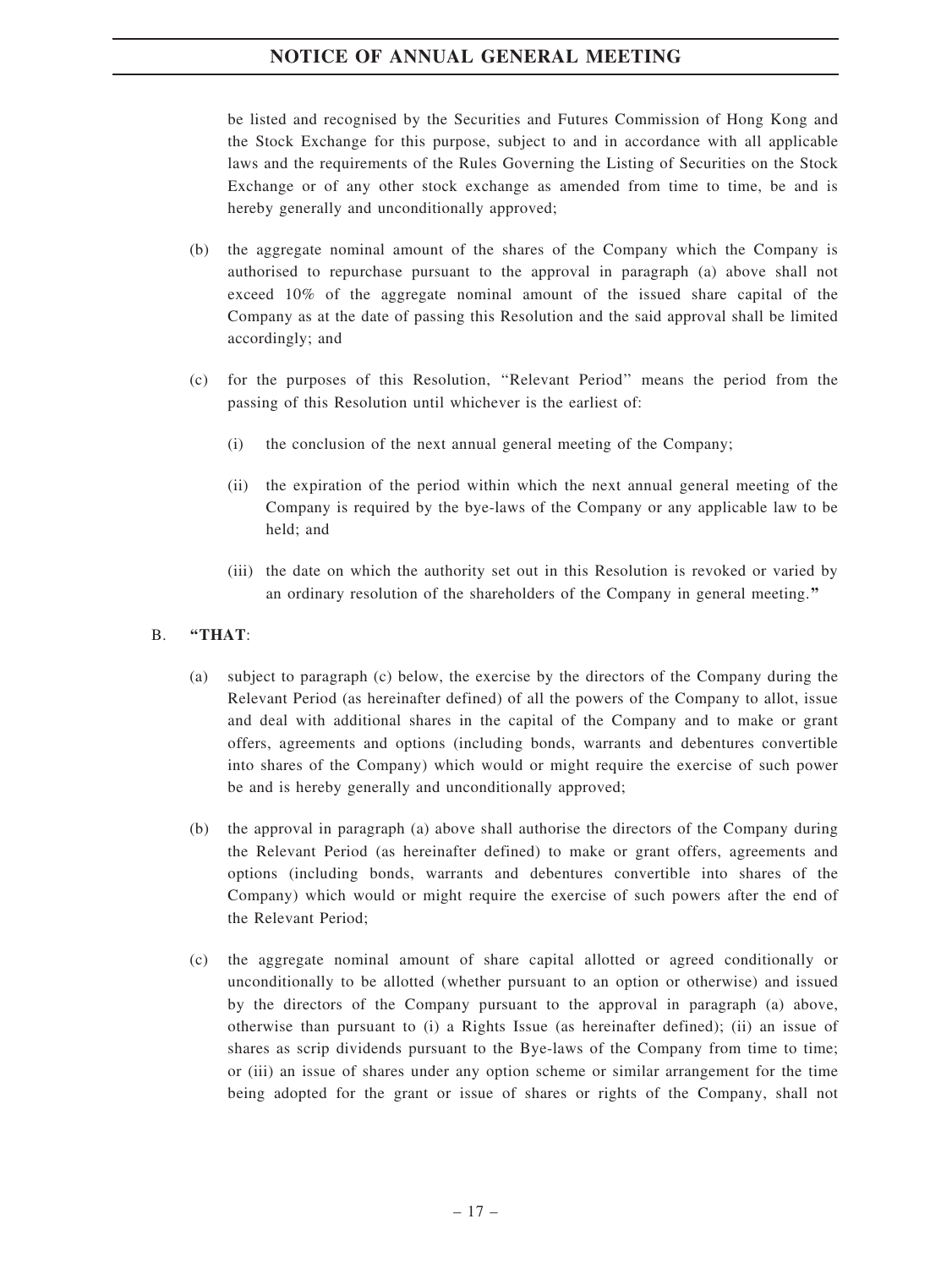# NOTICE OF ANNUAL GENERAL MEETING

exceed 20% of the aggregate nominal amount of the issued share capital of the Company as at the date of passing this Resolution and the said approval shall be limited accordingly; and

(d) for the purpose of this Resolution,

''Relevant Period'' means the period from the passing of this Resolution until whichever is the earliest of:

- (i) the conclusion of the next annual general meeting of the Company;
- (ii) the expiration of the period within which the next annual general meeting of the Company is required by the Bye-laws of the Company or any applicable law to be held; and
- (iii) the date on which the authority set out in this Resolution is revoked or varied by an ordinary resolution of the shareholders of the Company in general meeting.

''Rights Issue'' means an offer of shares open for a period fixed by the directors of the Company to the holders of shares of the Company on the register on a fixed record date in proportion to their then holdings of such shares as at that date (subject to such exclusions or other arrangements as the directors of the Company may deem necessary or expedient in relation to fractional entitlements or having regard to any restrictions or obligations under the laws of, or the requirements of any recognized regulatory body or any stock exchange in, any territory outside Hong Kong applicable to the Company).''

C. ''THAT subject to the passing of Ordinary Resolutions Nos. 4A and 4B set out in the notice convening this meeting, the general mandate granted to the directors of the Company to allot, issue and deal with additional shares pursuant to Ordinary Resolution No. 4B set out in the notice convening this meeting be and is hereby extended by the addition thereto of an amount representing the aggregate nominal amount of shares in the capital of the Company repurchased by the Company under the authority granted pursuant to Ordinary Resolution No. 4A set out in the notice convening this meeting, provided that such amount of shares shall not exceed 10% of the aggregate nominal amount of the issued share capital of the Company as at the date of passing the said Resolution.''

#### D. "THAT,

(a) the authorised share capital of the Company be increased from HK\$30,000,000 divided into  $300,000,000$  shares having a par value of HK\$0.1 each ("Share(s)") to HK\$100,000,000 divided into 1,000,000,000 Shares by the creation of an additional 700,000,000 new Shares and that all such new Shares shall rank pari passu in all respects with the existing Shares in the capital of the Company ("Capital Increase"); and